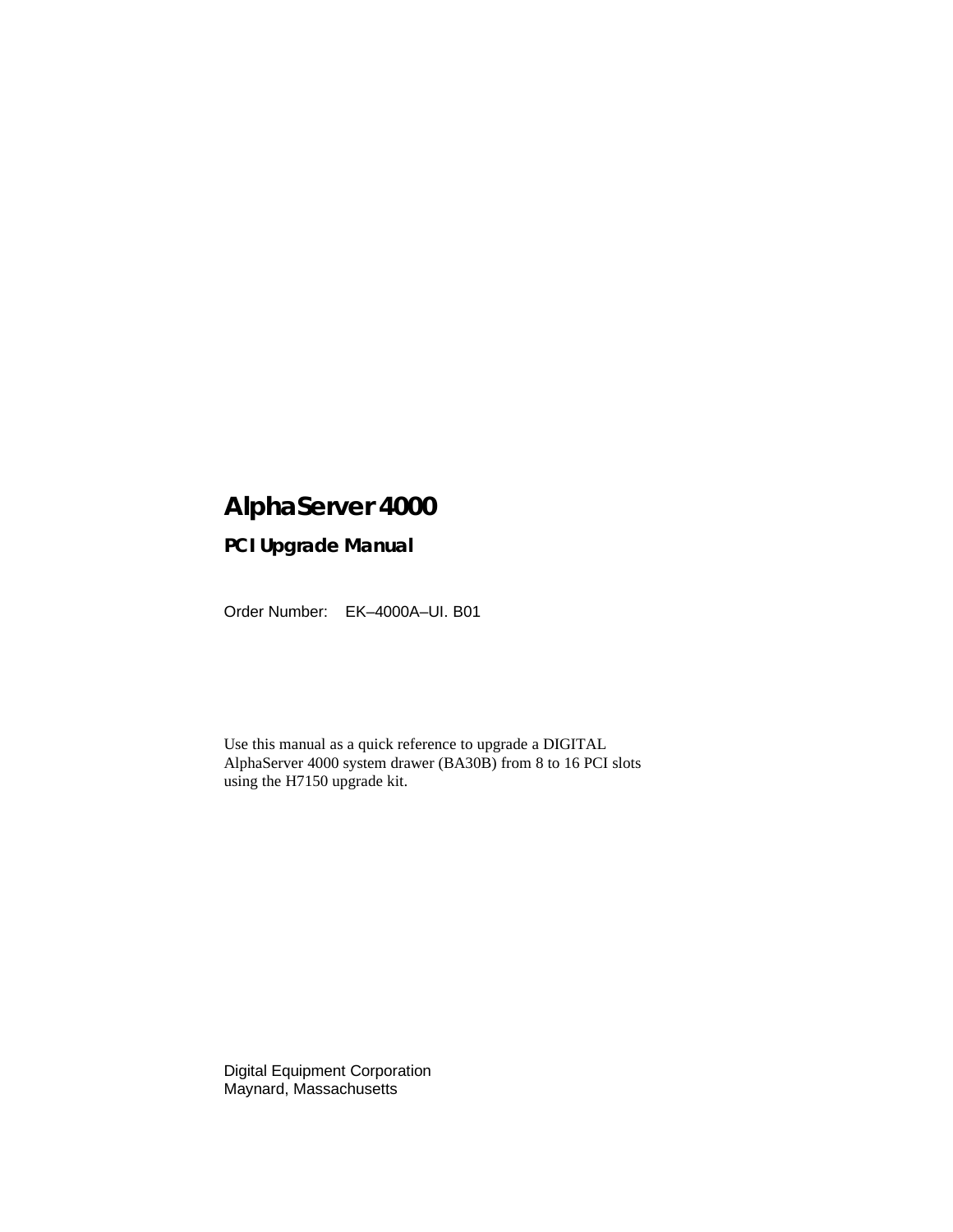#### **First Printing, June 1997**

Digital Equipment Corporation makes no representations that the use of its products in the manner described in this publication will not infringe on existing or future patent rights, nor do the descriptions contained in this publication imply the granting of licenses to make, use, or sell equipment or software in accordance with the description.

The information in this document is subject to change without notice and should not be construed as a commitment by Digital Equipment Corporation.

Digital Equipment Corporation assumes no responsibility for any errors that may appear in this document.

The software, if any, described in this document is furnished under a license and may be used or copied only in accordance with the terms of such license. No responsibility is assumed for the use or reliability of software or equipment that is not supplied by Digital Equipment Corporation or its affiliated companies.

Copyright © 1997 by Digital Equipment Corporation. All rights reserved.

The following are trademarks of Digital Equipment Corporation: AlphaGeneration, AlphaServer, OpenVMS, StorageWorks, VAX, the AlphaGeneration logo, and the DIGITAL logo.

The following are third-party trademarks: Lifestyle 28.8 DATA/FAX Modem is a trademark of Motorola, Inc. UNIX is a registered trademark in the U.S. and other countries, licensed exclusively through X/Open Company Ltd. U.S. Robotics and Sportster are registered trademarks of U.S. Robotics. Windows NT is a trademark of Microsoft, Inc. All other trademarks and registered trademarks are the property of their respective holders.

**FCC Notice:** The equipment described in this manual generates, uses, and may emit radio frequency energy. The equipment has been type tested and found to comply with the limits for a Class A digital device pursuant to Part 15 of FCC Rules, which are designed to provide reasonable protection against such radio frequency interference. Operation of this equipment in a residential area may cause interference, in which case the user at his own expense will be required to take whatever measures are required to correct the interference.

**Shielded Cables:** If shielded cables have been supplied or specified, they must be used on the system in order to maintain international regulatory compliance.

**Warning!** This is a Class A product. In a domestic environment this product may cause radio interference, in which case the user may be required to take adequate measures.

**Achtung!** Dieses ist ein Gerät der Funkstörgrenzwertklasse A. In Wohnbereichen können bei Betrieb dieses Gerätes Rundfunkstörungen auftreten, in welchen Fällen der Benutzer für entsprechende Gegenmaßnahmen verantwortlich ist.

**Avertissement!** Cet appareil est un appareil de Classe A. Dans un environnement résidentiel, cet appareil peut provoquer des brouillages radioélectriques. Dans ce cas, il peut être demandé à l'utilisateur de prendre les mesures appropriées.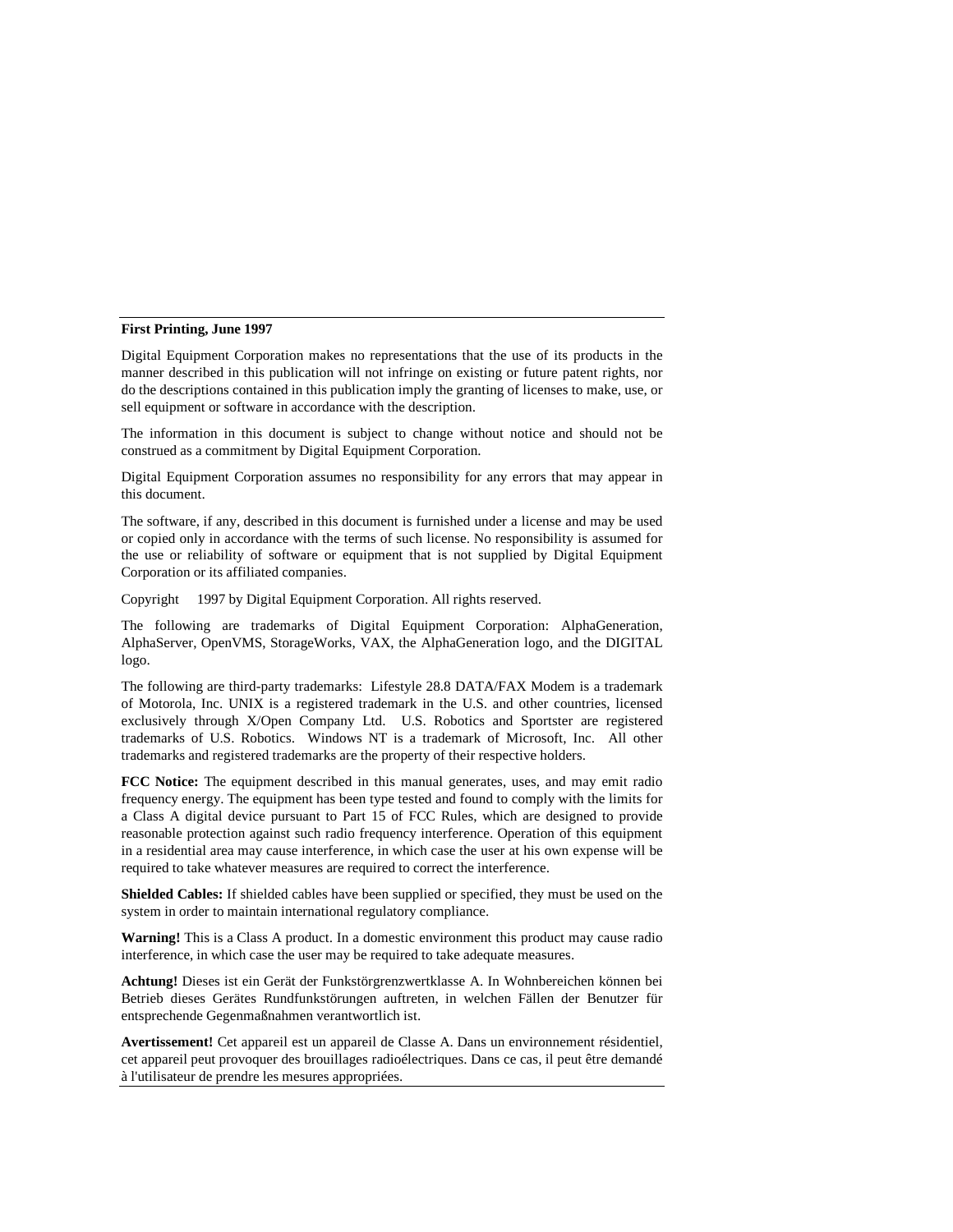# **Contents**

## Preface

## Procedure

# Index

# Examples

| <b>Figures</b>                    |
|-----------------------------------|
|                                   |
| 2 Dodoctol Door and Cover Domoval |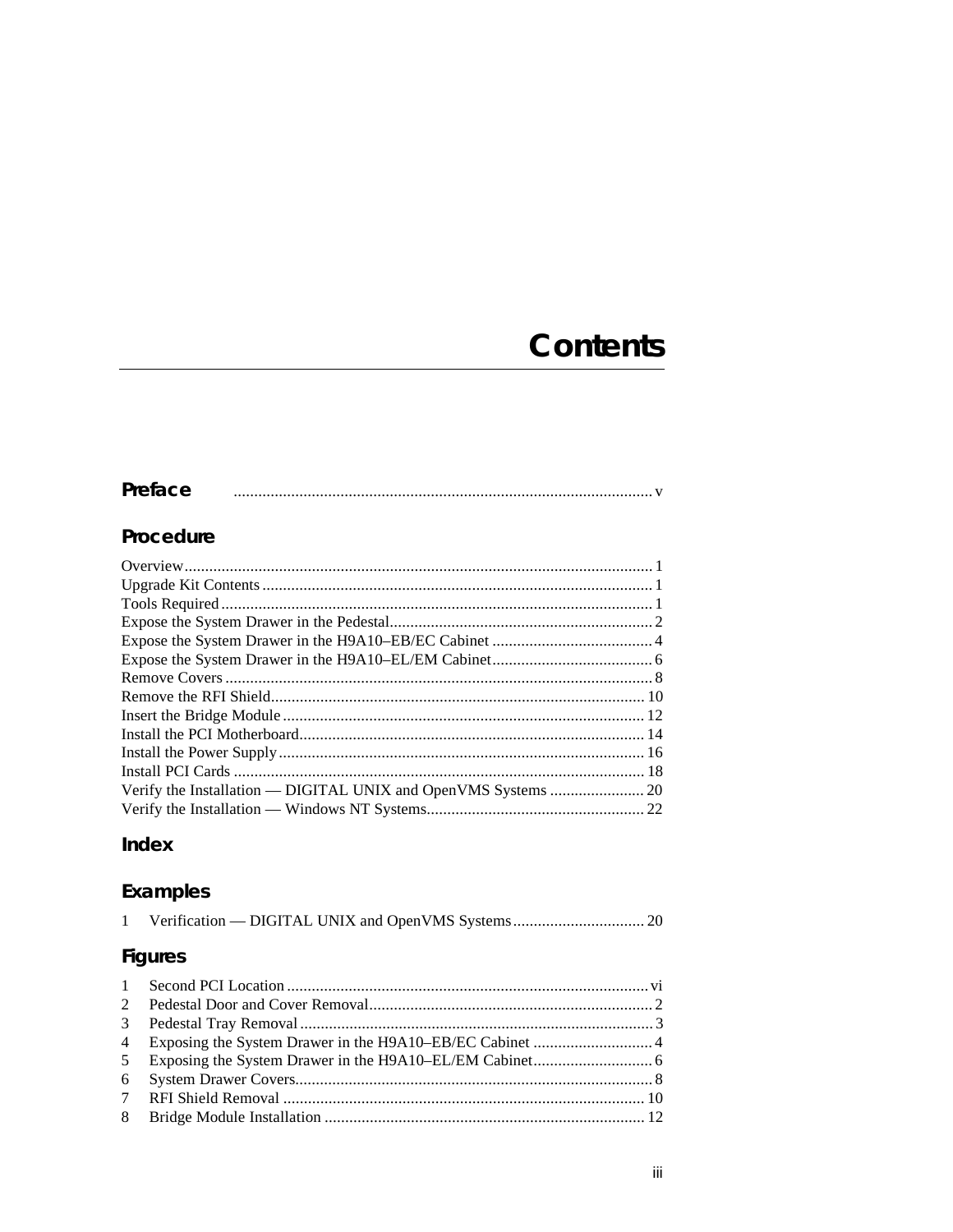# **Tables**

|--|--|--|--|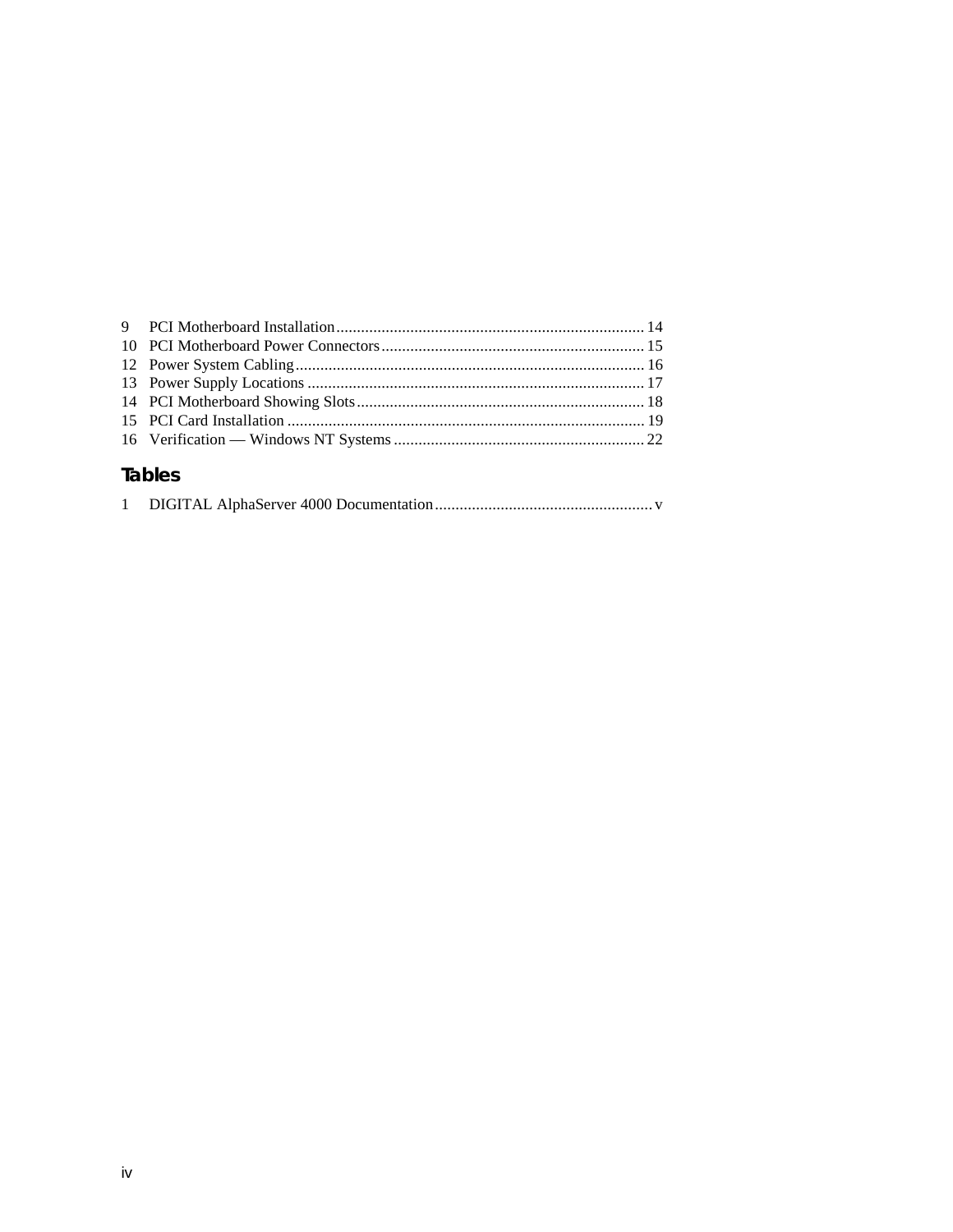# **Preface**

#### **Intended Audience**

This manual is for DIGITAL service engineers.

#### **Document Structure**

This manual uses a structured documentation design. Topics are organized into small sections for efficient online and printed reference. Each topic begins with an abstract. You can quickly gain a comprehensive overview by reading only the abstracts. Next is an illustration or example, which also provides quick reference. Last in the structure are descriptive text and syntax definitions.

### **Documentation Titles**

Table 1 lists the books in the DIGITAL AlphaServer 4000 documentation set.

| Table 1 DIGITAL AlphaServer 4000 Documentation |
|------------------------------------------------|
|------------------------------------------------|

| Title                                           | <b>Order Number</b> |
|-------------------------------------------------|---------------------|
| <b>User and Configuration Documentation Kit</b> | $OZ$ –00VAB–GZ      |
| System Drawer User's Guide                      | $EK-4000A-UG$       |
| Configuration and Installation Guide            | $EK-4100A-CG$       |
| <b>Service Information</b>                      |                     |
| <i>Service Manual</i> (hard copy)               | $EK-4100A-SV$       |
| <i>Service Manual</i> (diskette)                | AK-OXBJA-CA         |
| <b>System Drawer Upgrades</b>                   | $EK-4041A-UI$       |
| PCI Upgrade Manual                              | $EK-4000A-UI$       |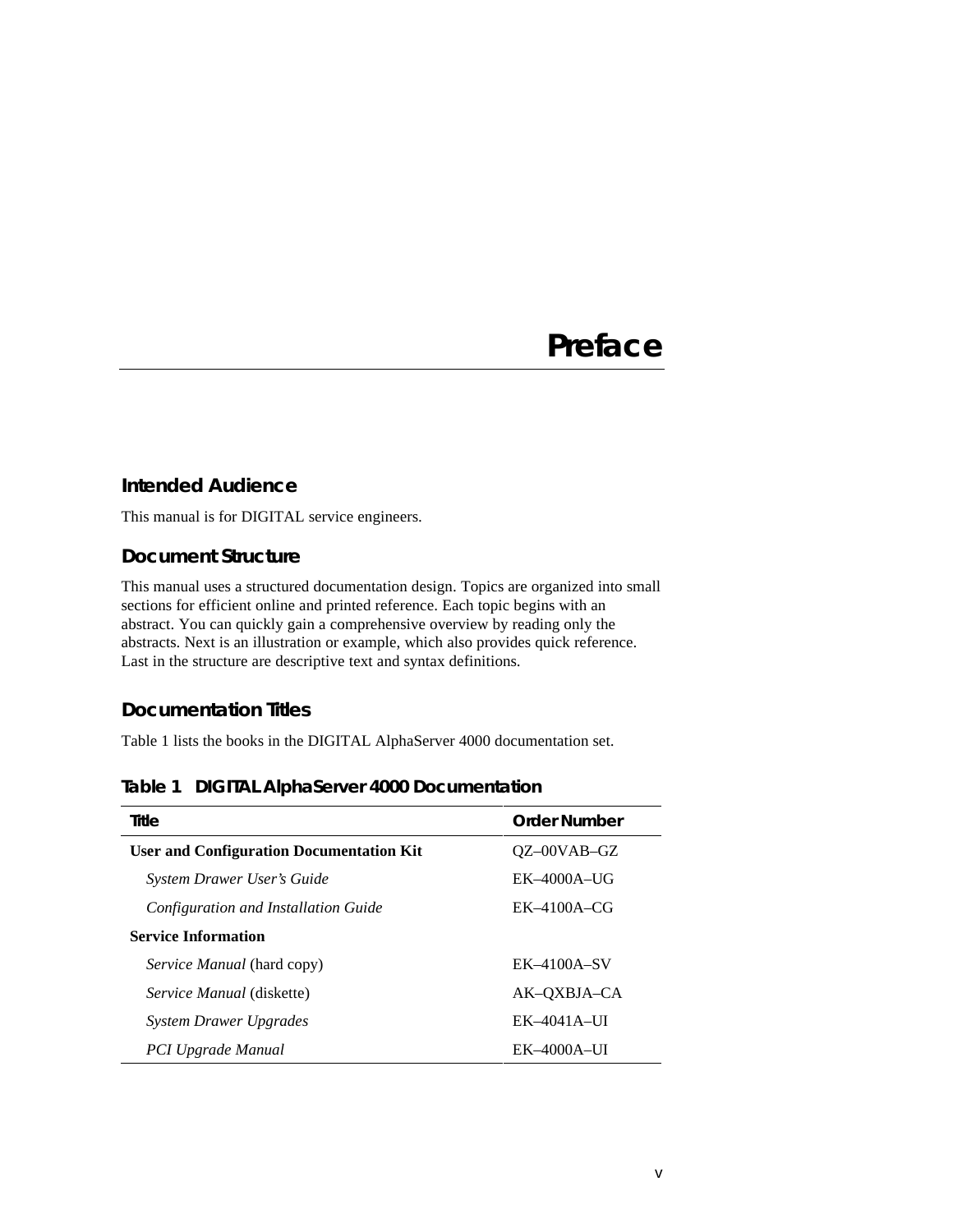| Title                                          | Order Number |
|------------------------------------------------|--------------|
| <b>Reference Information</b>                   |              |
| KN30n CPU Installation Card                    | $EK-KN300-N$ |
| <b>MS3n0 Memory Installation Card</b>          | EK-MS300-IN  |
| H7291 Power Supply Installation Card           | $EK-H7291-N$ |
| ServerWORKS Manager Administrator User's Guide | ER-40XAA-UA  |

**Table 1 DIGITAL AlphaServer 4000 Documentation (Continued)**

*NOTE: Upgrading a BA30B system drawer from 8 to 16 PCI slots requires the installation of a PCI motherboard. It is installed in a section of the drawer referred to throughout this procedure as the second PCI. Its location is shown in Figure 1.*



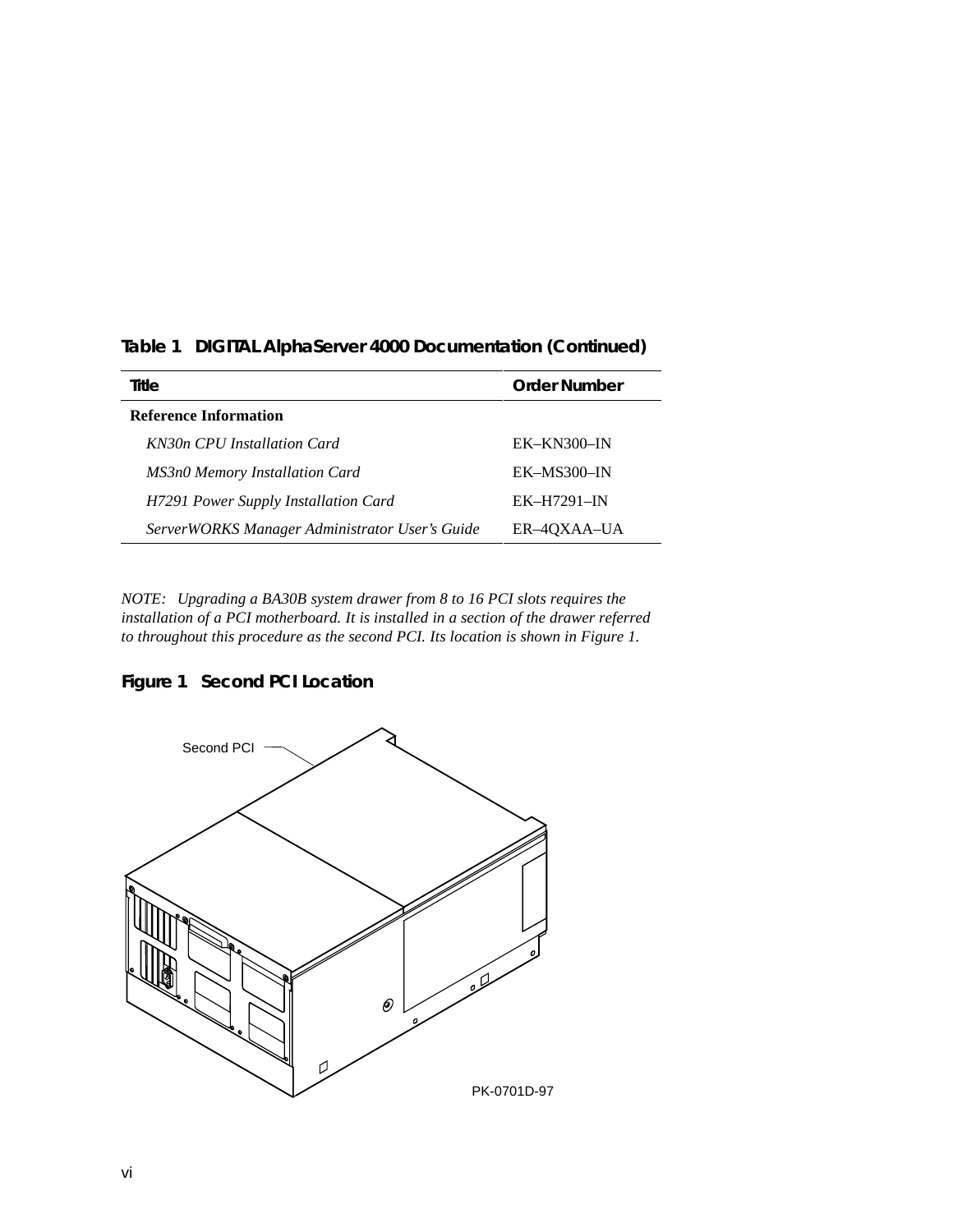# **Procedure**

### **Overview**

The upgrade procedure has eight steps:

- 1. Expose the system drawer. The procedures are different for pedestal and cabinet systems.
- 2. Remove covers from the system bus, second PCI, and power system sections.
- 3. Remove the RFI shield between the system bus and second PCI sections.
- 4. Install the system bus to PCI bus bridge module.
- 5. Install the PCI motherboard.
- 6. Install the power supply.
- 7. Install PCI option cards.
- 8. Verify the installation.

## **Upgrade Kit Contents**

The H7150 upgrade kit contains these items. Check that all are present.

- B3040–AB system bus to PCI bus bridge module
- B3051–AA PCI motherboard
- H7291–AA power supply
- 99–06557–03 bag of 11 M3x5 screws

### **Tools Required**

- #1 Phillips screwdriver with an 8-inch shaft
- #2 Phillips screwdriver
- Flathead screwdriver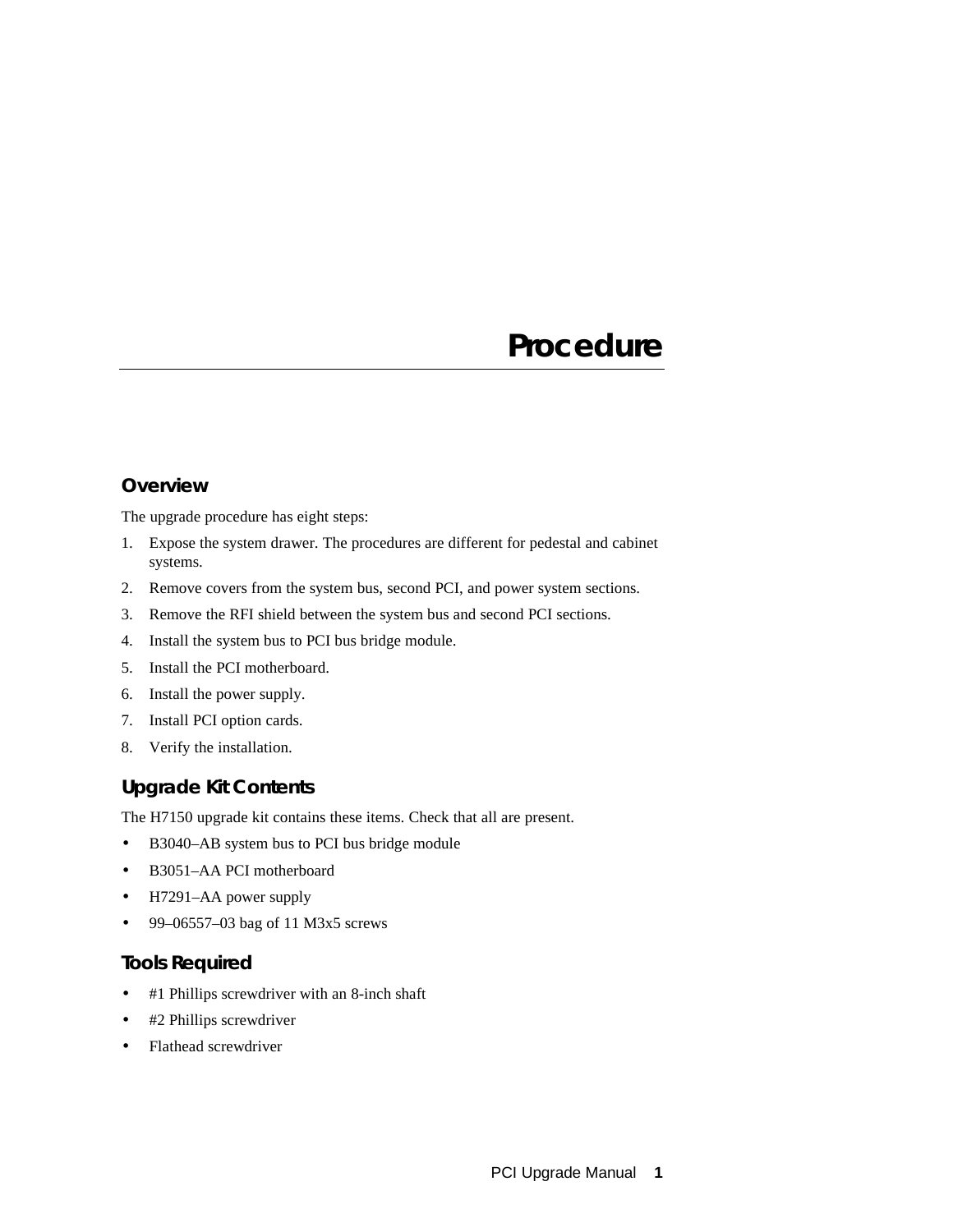## **Expose the System Drawer in the Pedestal**

**Open and remove the front door, and remove the top cover and the pedestal tray.**



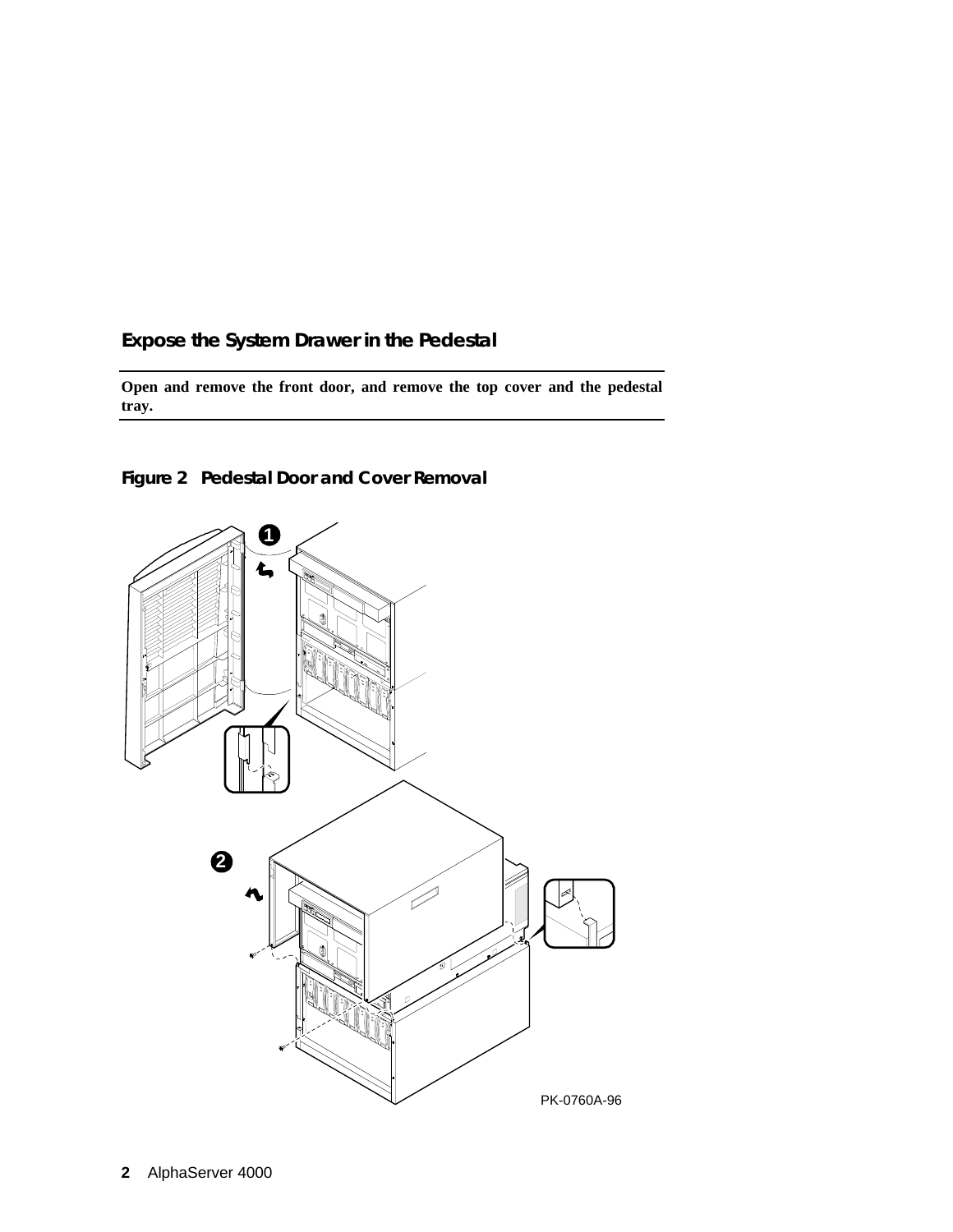*CAUTION: Wear an antistatic wrist strap when working on this system.*

- 1. Open the front door of the pedestal and remove it by lifting and pulling it away from the system (see  $\bullet$  in Figure 2).
- 2. Remove the top cover from the pedestal: remove the two screws midway up the side of the pedestal (one on each side), tilt the cover up, and lift it away from the frame (see  $\bullet$ ).
- 3. Remove the tray cover by removing the two screws at the back of the tray (see  $\Theta$  in Figure 3).
- 4. Disconnect the cables that connect the control panel (and any optional SCSI devices) to the bulkhead connector in the rear right corner of the tray.
- 5. Remove the screw holding the tray to the bulkhead (see  $\Theta$ ).
- 6. Remove the two screws at the front of the tray and slide the tray off the drawer (see  $\mathbf{\Theta}$ ).
- 7. Remove the two screws holding the bulkhead plate in place and remove the plate (see  $\bullet$ ).



**Figure 3 Pedestal Tray Removal**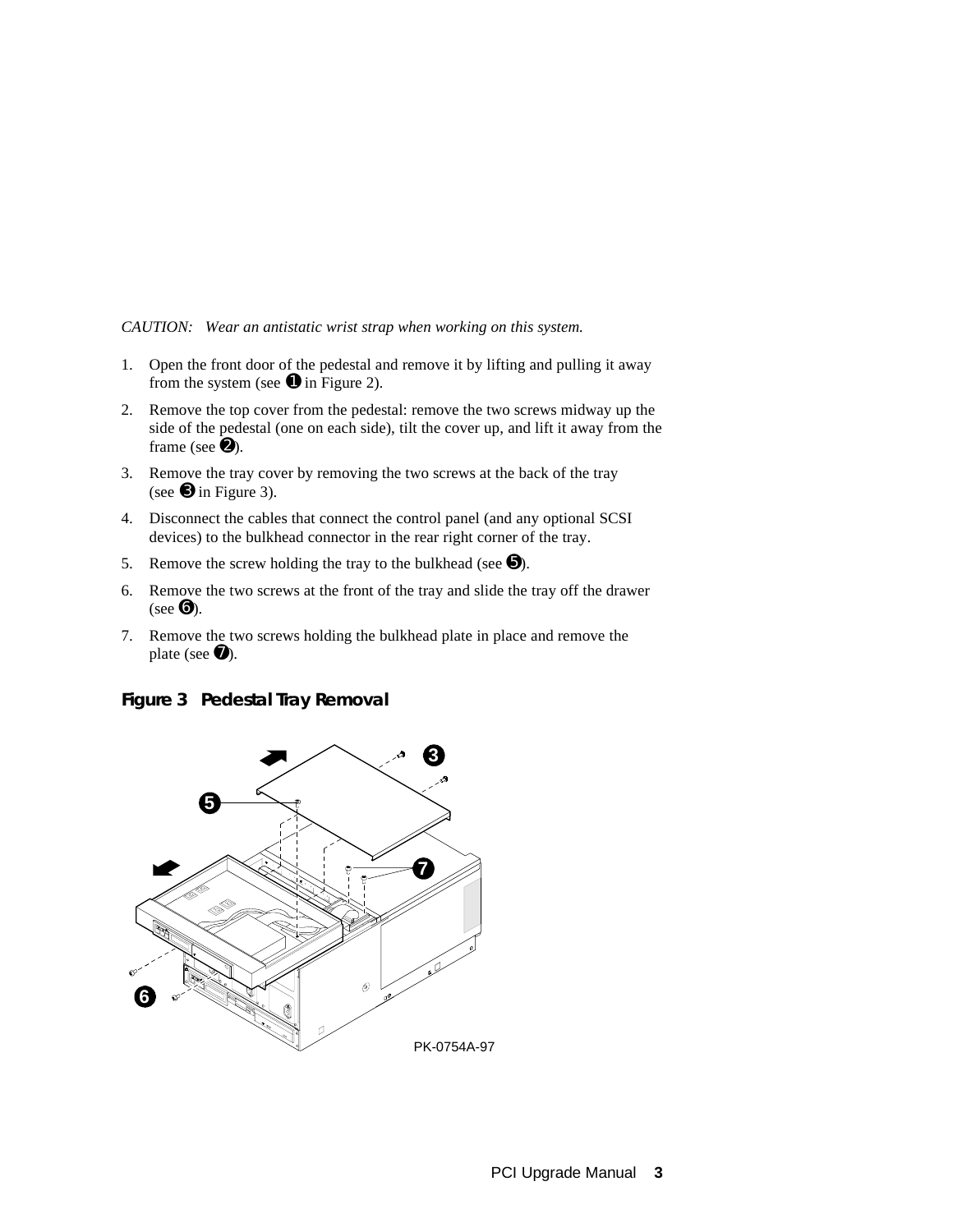## **Expose the System Drawer in the H9A10–EB/EC Cabinet**

**Open both doors, disconnect cables that obstruct movement of the drawer, remove the shipping brackets, and slide the drawer out from the cabinet.**



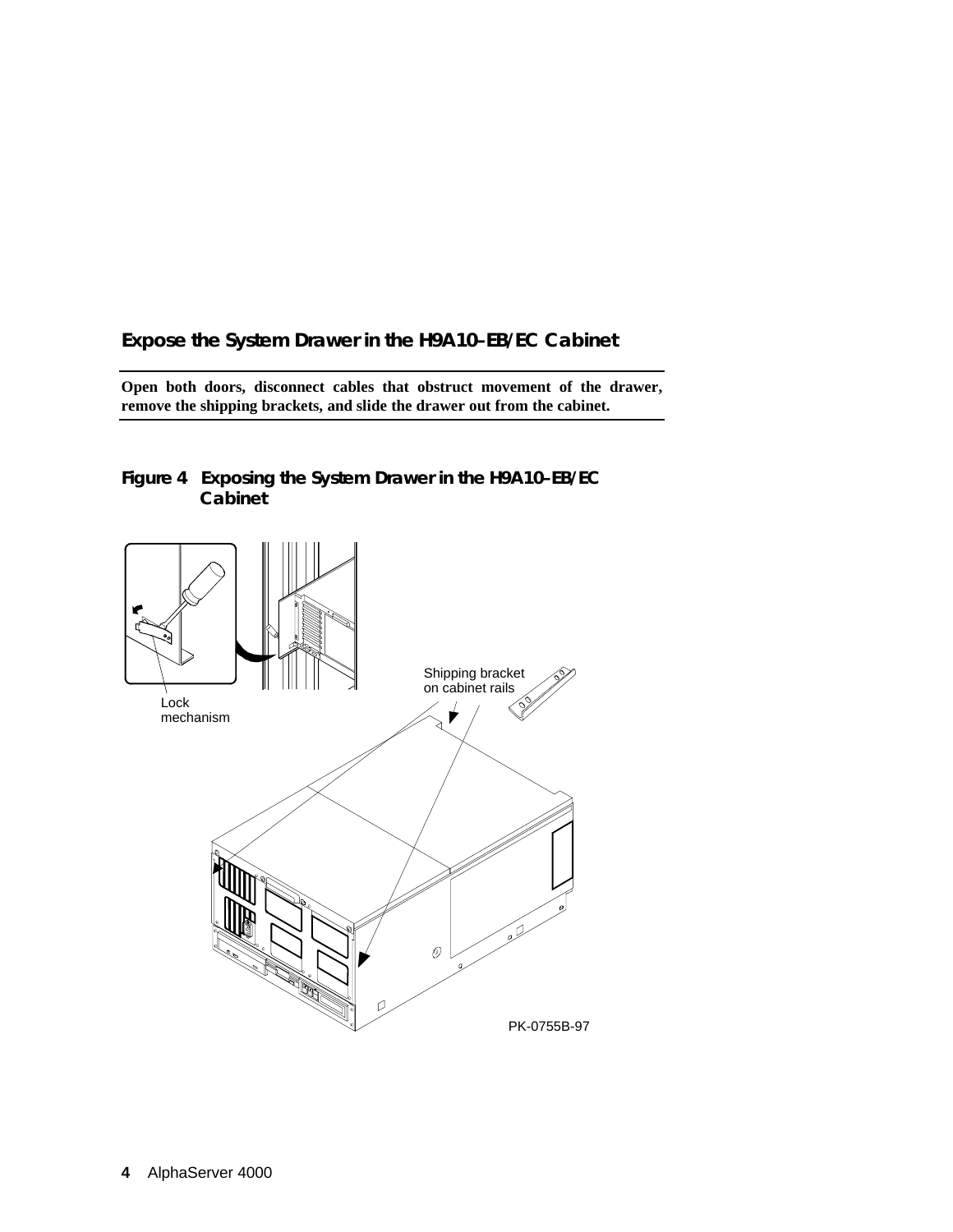#### *CAUTION: Wear an antistatic wrist strap when working on this system.*

Slide the drawer out the rear of the cabinet to expose the second PCI and system card cages. Slide it out the front of the cabinet to expose the power system.

#### **For second PCI and system card cages**

- 1. Open the front and rear doors of the cabinet.
- 2. At the front of the cabinet, unplug the power supplies in the drawer.
- 3. At the rear, remove the two Phillips screws holding the shipping bracket on the mounting rail at the right (see Figure 4).
- 4. Using a flathead screwdriver, disengage the lock mechanism at the lower left corner of the drawer (see the inset in Figure 4). Slide the drawer out part way and release the lock mechanism by removing the screwdriver.
- 5. Slide the drawer out until it locks.

#### **For power system**

- 1. Open the front and rear doors of the cabinet.
- 2. At the rear of the cabinet, remove any PCI option cables that might interfere with pulling the drawer forward.
- 3. At the front, remove the shipping brackets on the right and left rails that hold the drawer (see Figure 4).
- 4. Slide the drawer out until it locks.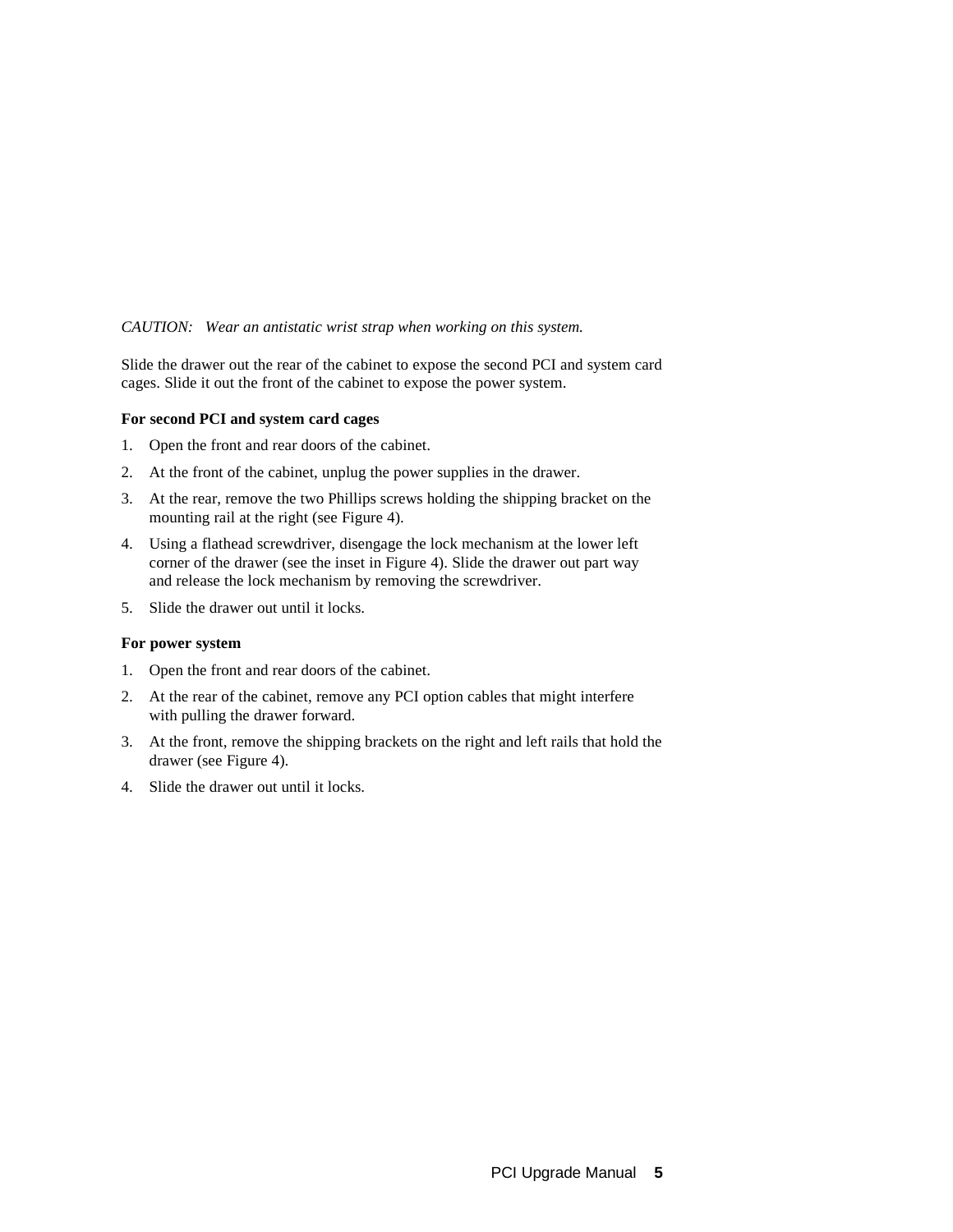## **Expose the System Drawer in the H9A10–EL/EM Cabinet**

**The system drawer sits on a tray that slides out the front of the cabinet. A stabilizing bar must be pulled out from the bottom to prevent the cabinet from tipping over.**



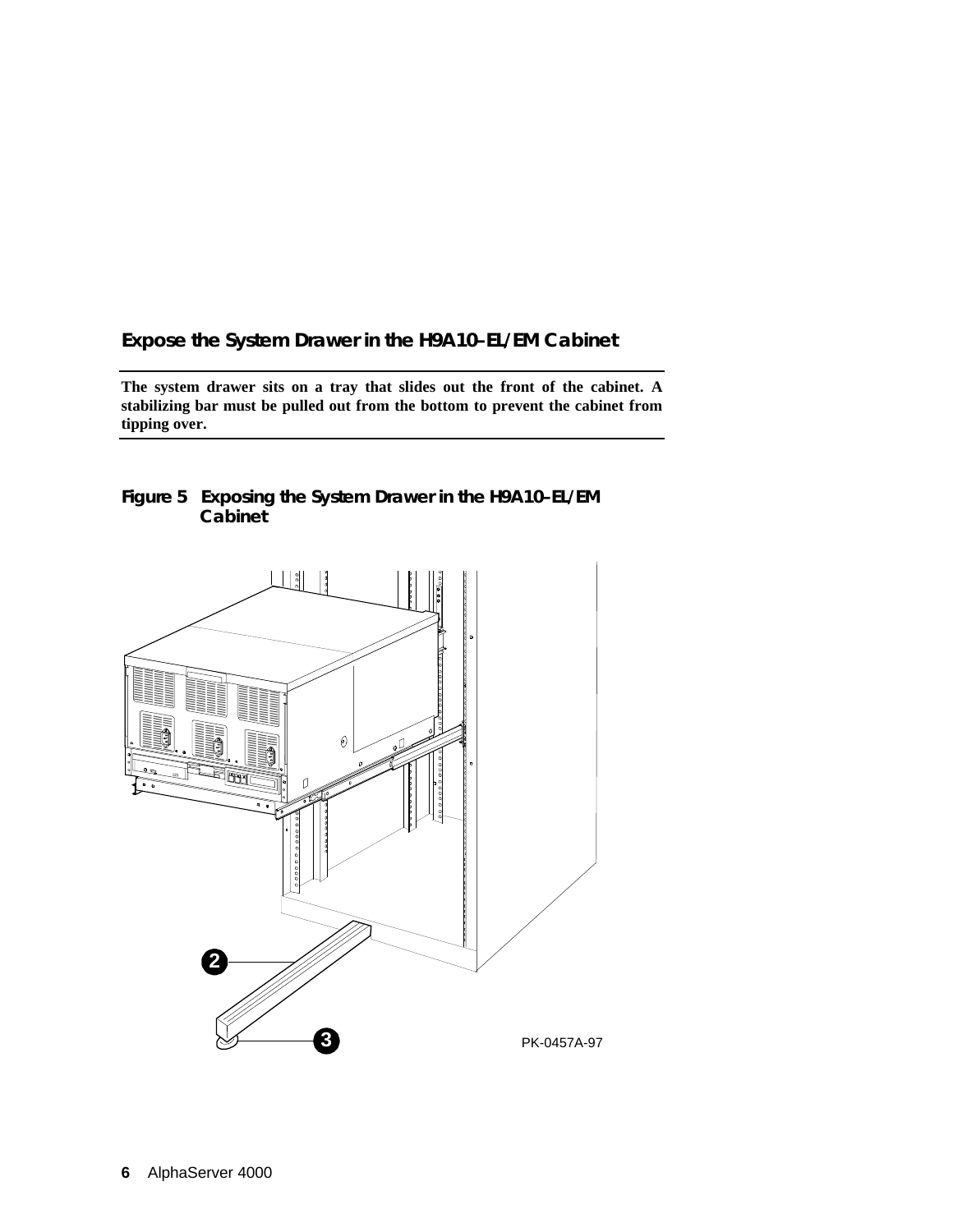*WARNING: Only DIGITAL Customer Service representatives or customer maintenance personnel who are familiar with computer hardware should slide system drawers out of the cabinet. Personnel should be experienced and trained in installing computers and related equipment. Before pulling a system drawer out, make sure the stabilizer bar is fully extended; then adjust the foot at the end of the bar so it touches the floor.*

*Wear an antistatic wrist strap when working on this system.*

- 1. Open the front door of the cabinet.
- 2. Pull out the stabilizer bar at the bottom of the cabinet until it stops. See  $\bullet$  in Figure 5.
- 3. Extend the leveler foot at the end of the stabilizer bar to the floor. See ➌.
- 4. Unplug the drawer's power supplies.
- 5. Pull the drawer out until it locks.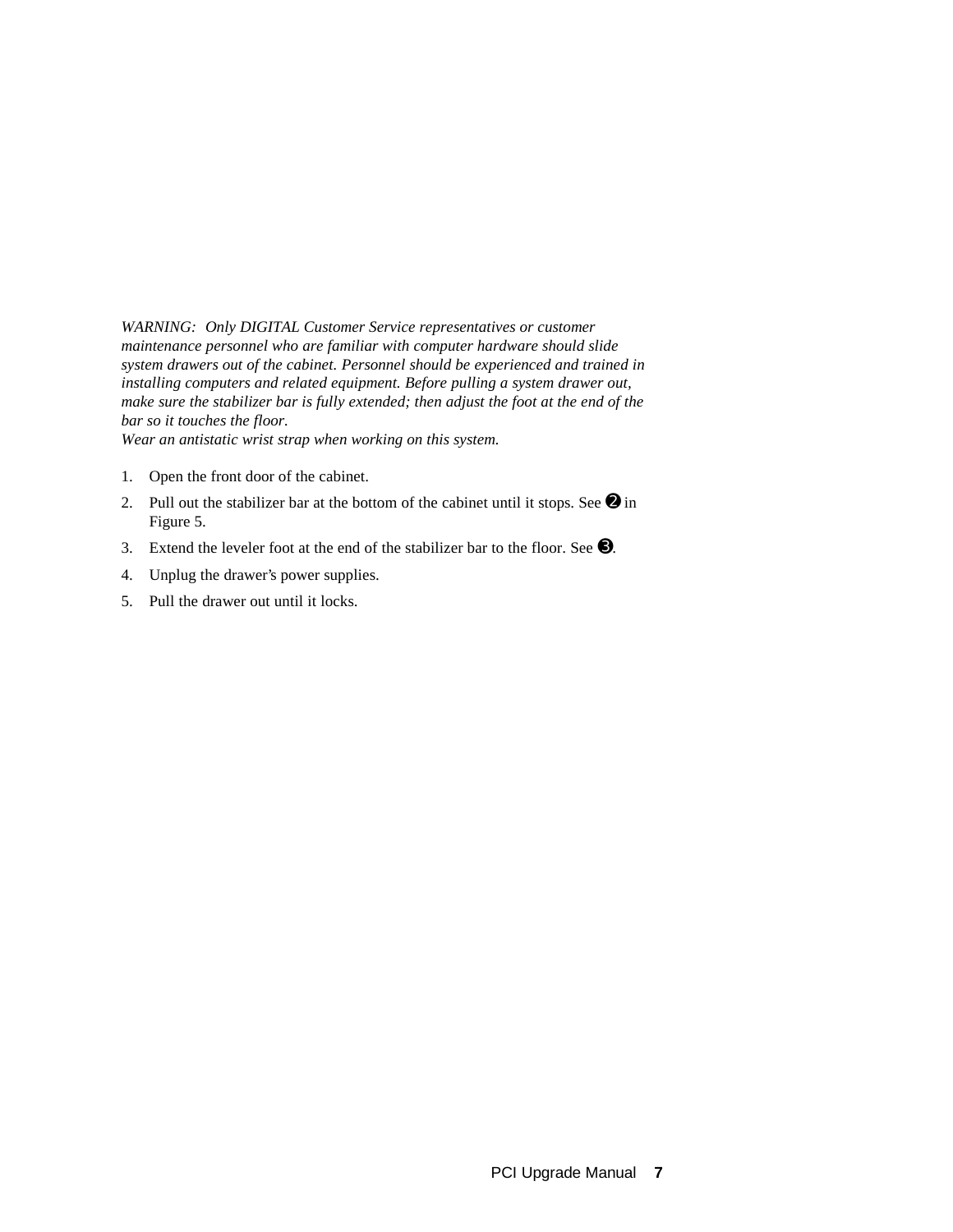#### **Remove Covers**

**The system drawer has covers on the system bus, PCI, and power sections. Remove a cover by removing the screws and sliding the cover from the system drawer.**

## **Figure 6 System Drawer Covers**

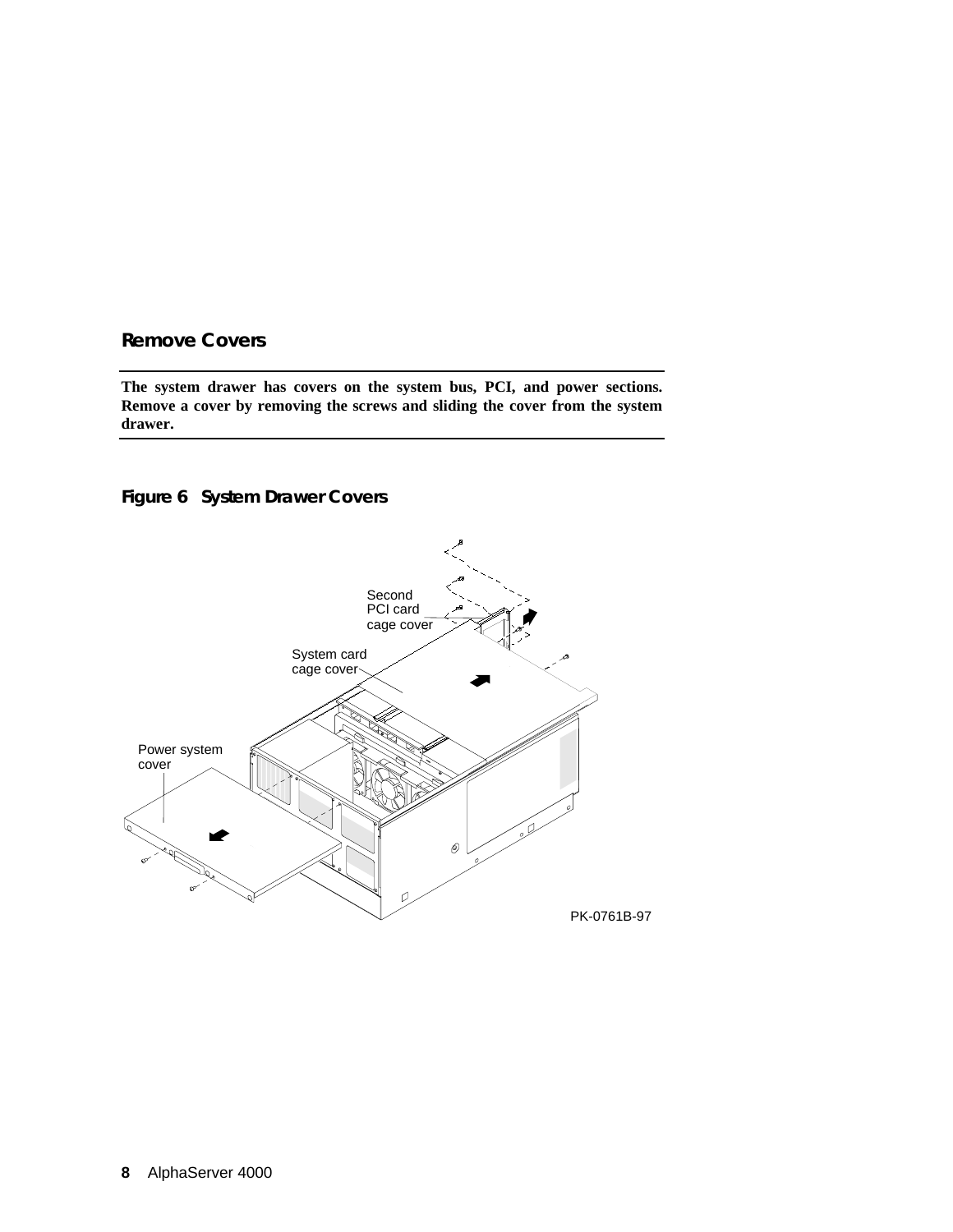Each of the covers shown in Figure 6 is attached to the system drawer by M5 screws. The locations of these screws are shown in the illustration. Detach any of the covers by removing the screws and sliding the cover in the direction shown.

*NOTE: Each cover has an interlock switch. Before you power the system back up, check that all covers are in place. The system will power up only when all interlock switches are engaged.*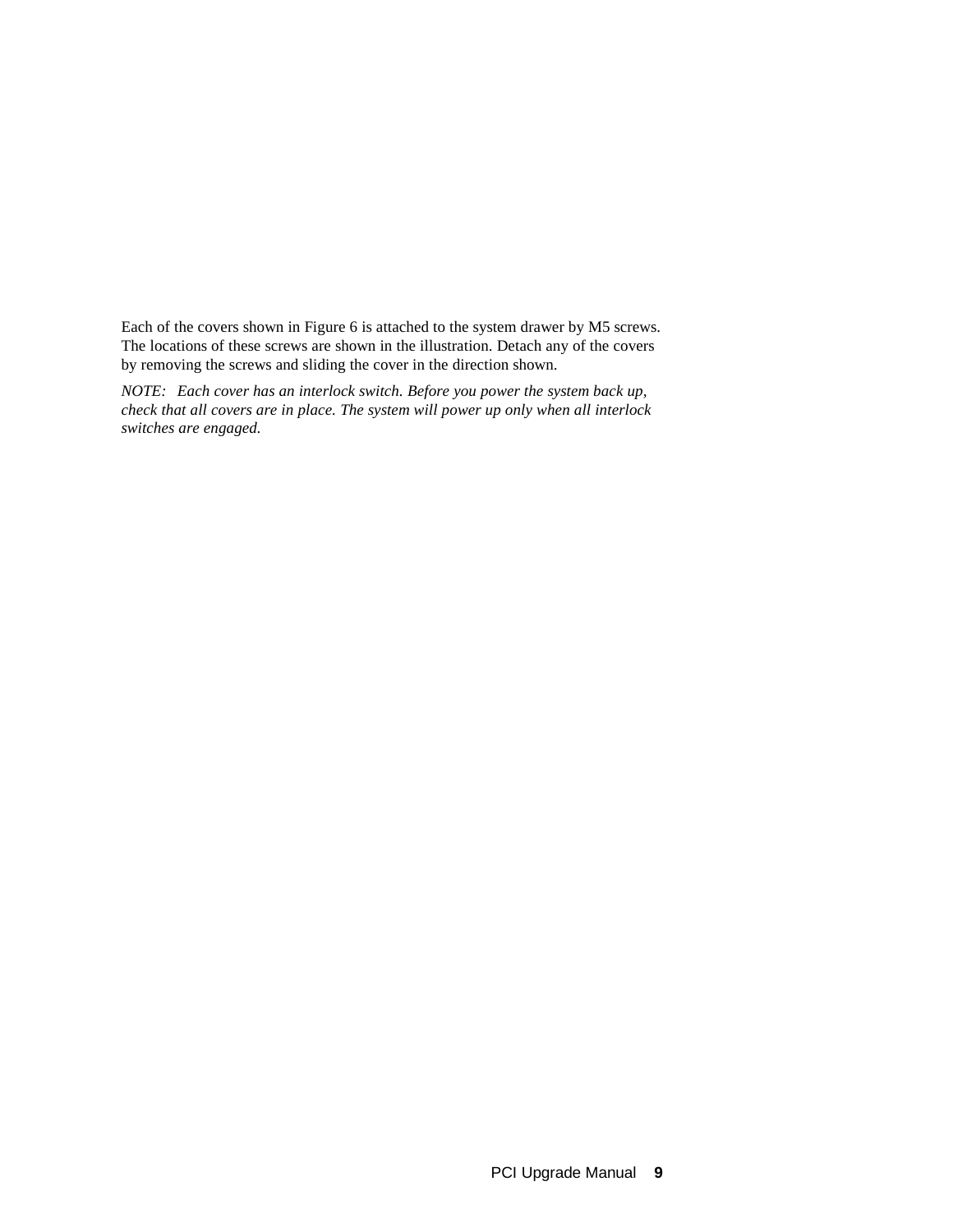### **Remove the RFI Shield**

**Remove the covers from the second PCI and system sections. Remove the two screws from the PCI side and remove the RFI shield from the system bus side. You might need to remove some modules on the system bus side to reach the RFI shield.**

**Figure 7 RFI Shield Removal**

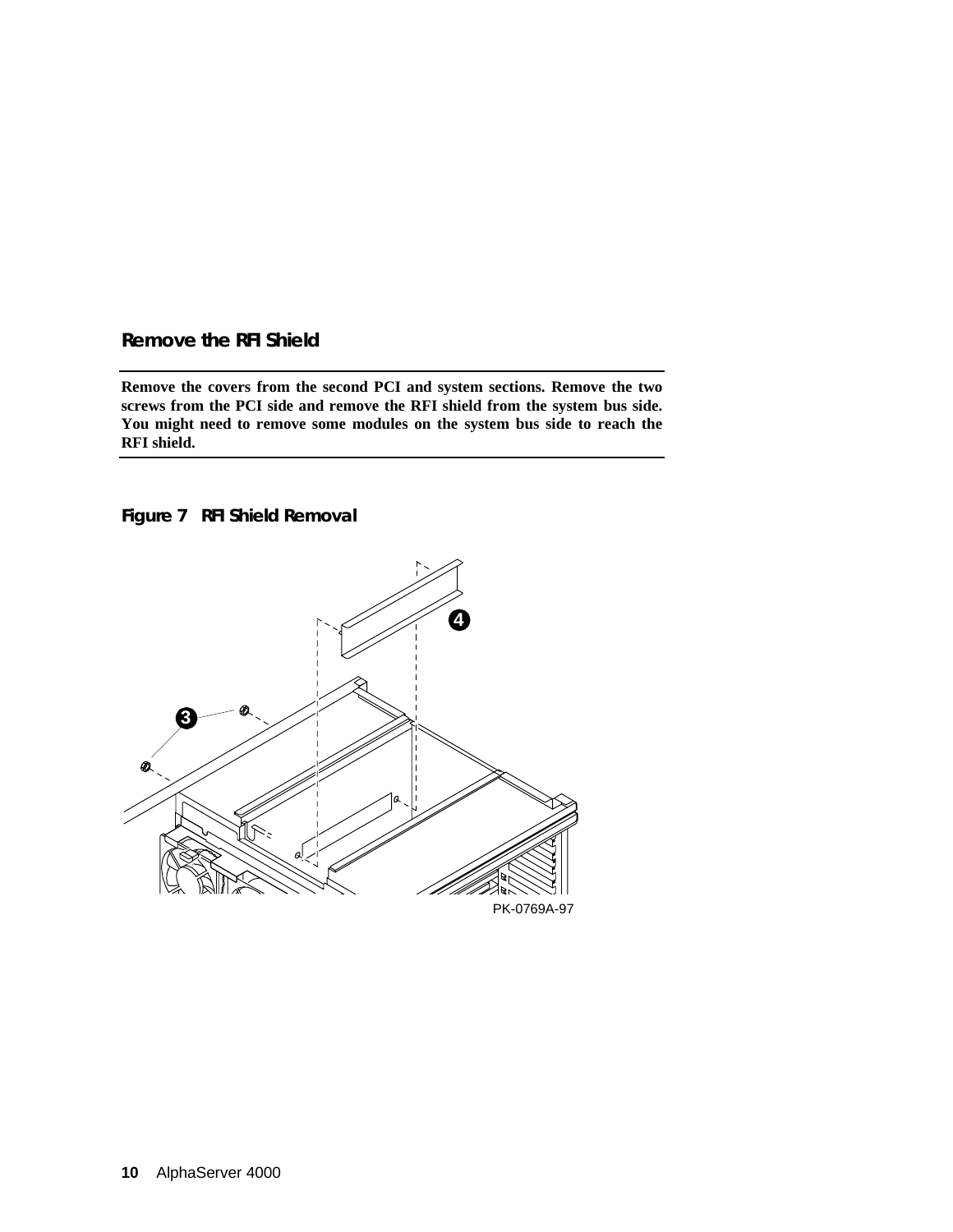The RFI shield is in the sheet metal partition between the second PCI card cage section and the system card cage section.

- 1. Remove the covers from the second PCI and system card cage sections of the system drawer (see page 8).
- 2. You might need to remove some modules from the system card cage section to reach the RFI shield. If necessary, follow these instructions:
	- a. CPU module: Pull up on both module handle levers at the same time and slide the module straight up and out of the card cage. Place the module on an antistatic mat or in an antistatic bag.
	- b. Memory module: Loosen the flathead captive screw attached to the top brace of the module and slide the module straight up and out of the card cage. Place the module on an antistatic mat or in an antistatic bag.

*NOTE: Do not replace these modules until the bridge module is in place.*

- 3. From the second PCI card cage section, remove the two screws that hold the RFI shield in place (see  $\Theta$  in Figure 7).
- 4. From the system card cage section, remove the RFI shield (see  $\bullet$ ).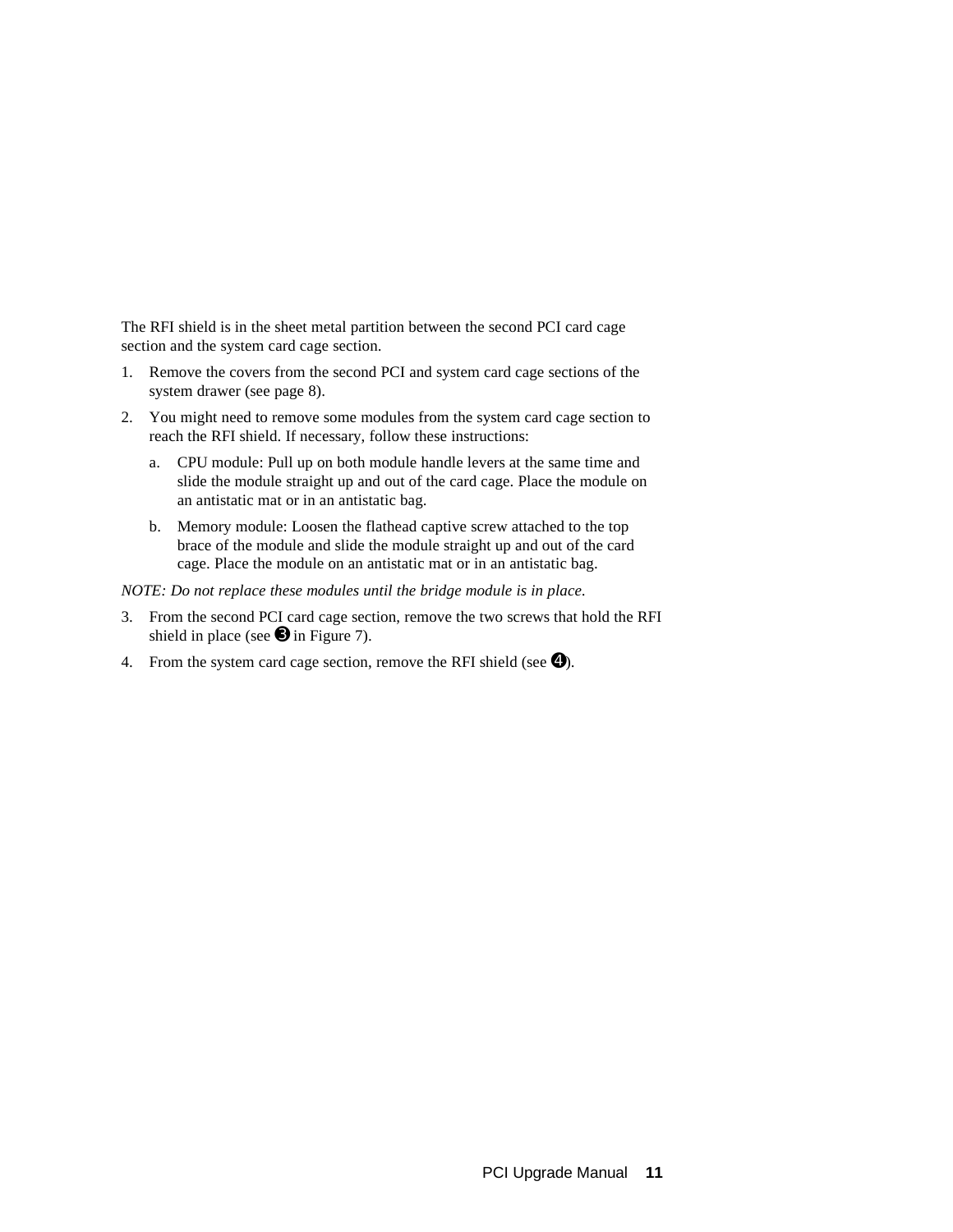## **Insert the Bridge Module**

**Insert the bridge module into the connector on the system motherboard, and attach it to the partition. Replace any CPU and memory modules you might have removed.**

### **Figure 8 Bridge Module Installation**

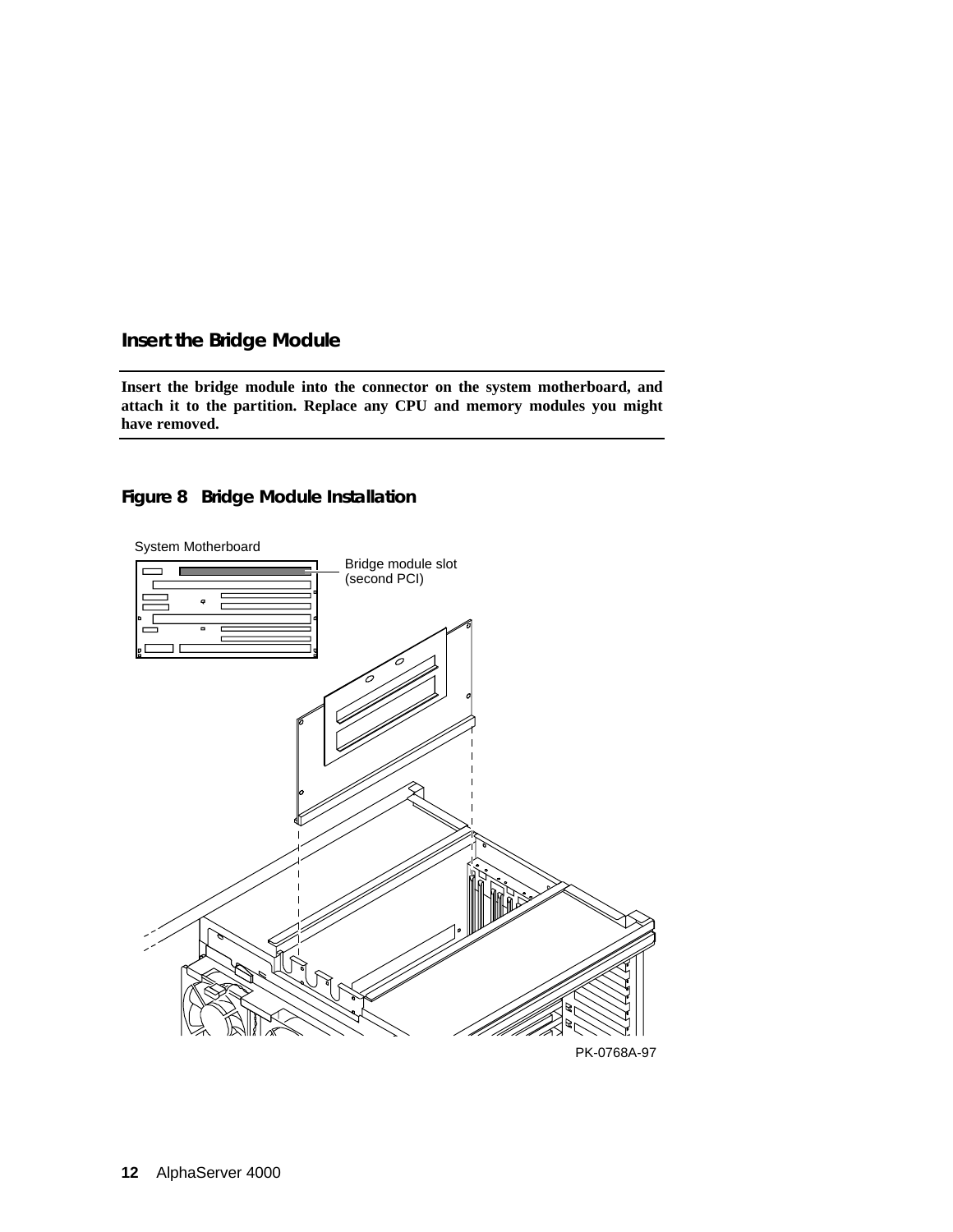- 1. Slide the bridge module into the connector on the system motherboard (see Figure 8). Attach the bridge module to the sheet metal partition with two M3x5 screws.
- 2. If you removed any modules to reach the RFI shield, replace them:
	- a. CPU module: Slide the module into the connector and push down on both module handle levers at the same time.
	- b. Memory module: Slide the module into the connector and secure the captive flathead screw.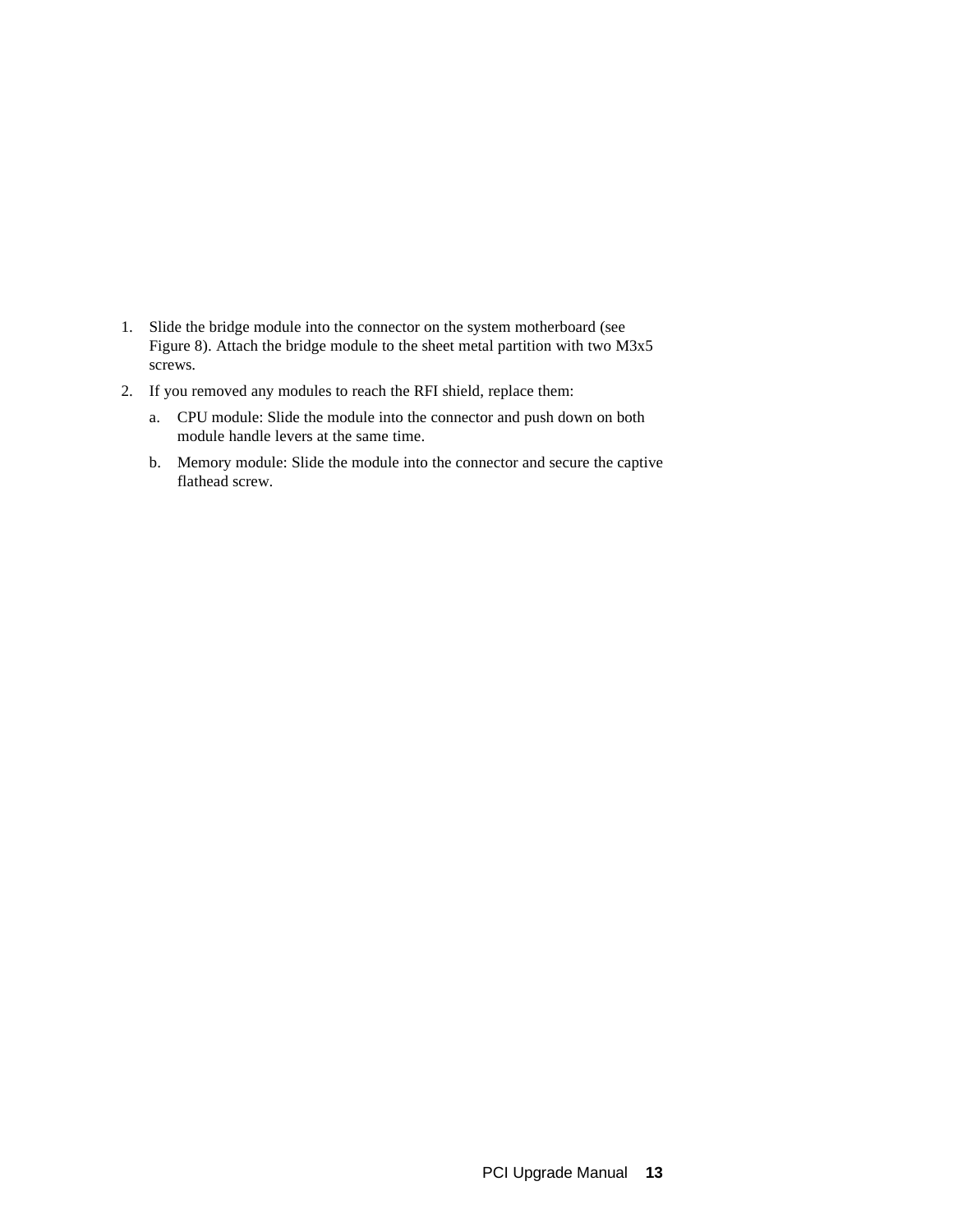## **Install the PCI Motherboard**

**Attach the connector on the PCI motherboard to the connector on the bridge module. Secure the PCI motherboard to the partition with nine screws. Attach the power connectors.**



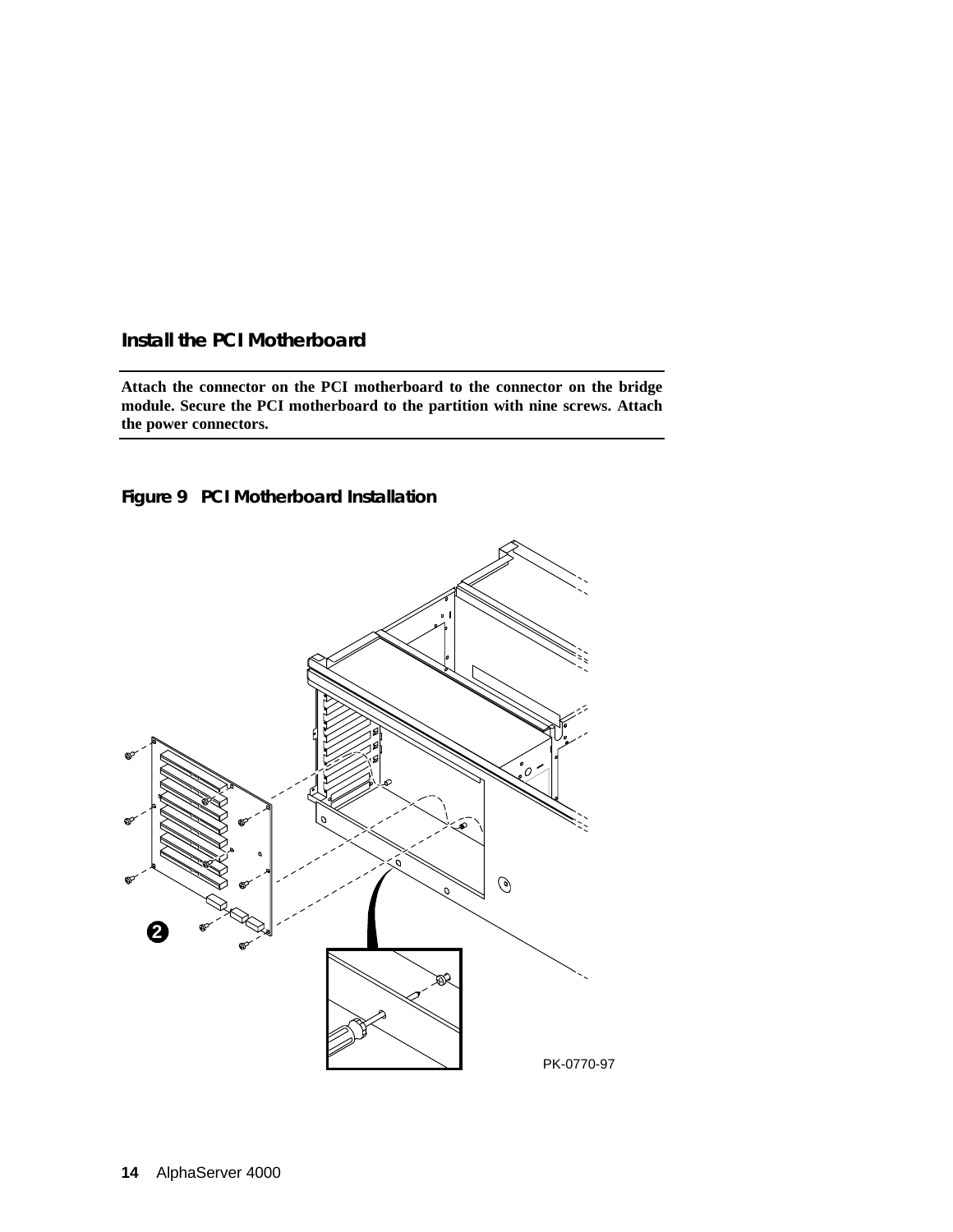- 1. Attach the connector on the back of the PCI motherboard to the connector on the bridge module through the opening in the sheet metal partition.
- 2. Attach the nine M3x5 screws that hold the PCI motherboard to the partition (see ➋ in Figure 9). To reach the screws at the bottom of the board, thread your screwdriver through the holes in the sheet metal (see the inset in Figure 9).
- 3. Attach the 3.3V (P22) and 5V (P12 and P13) connectors. See Figure 10 for the location of these receptacles on the PCI motherboard.

## **Figure 10 PCI Motherboard Power Connectors**

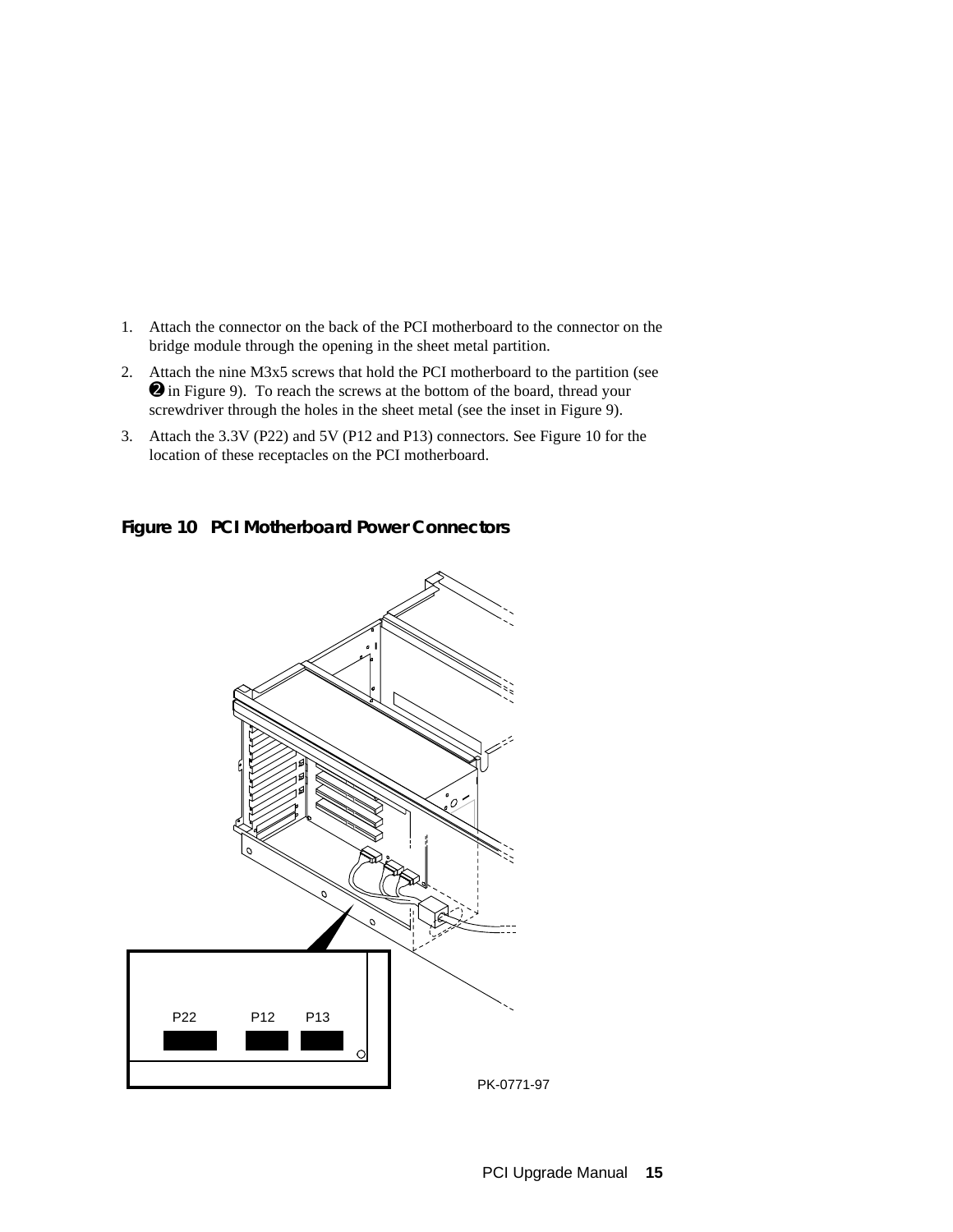**Install the Power Supply**

**Remove the power supply cover and the power supply RFI shield. Insert the power supply, and attach cables.**

**Figure 11 Power System Cabling**

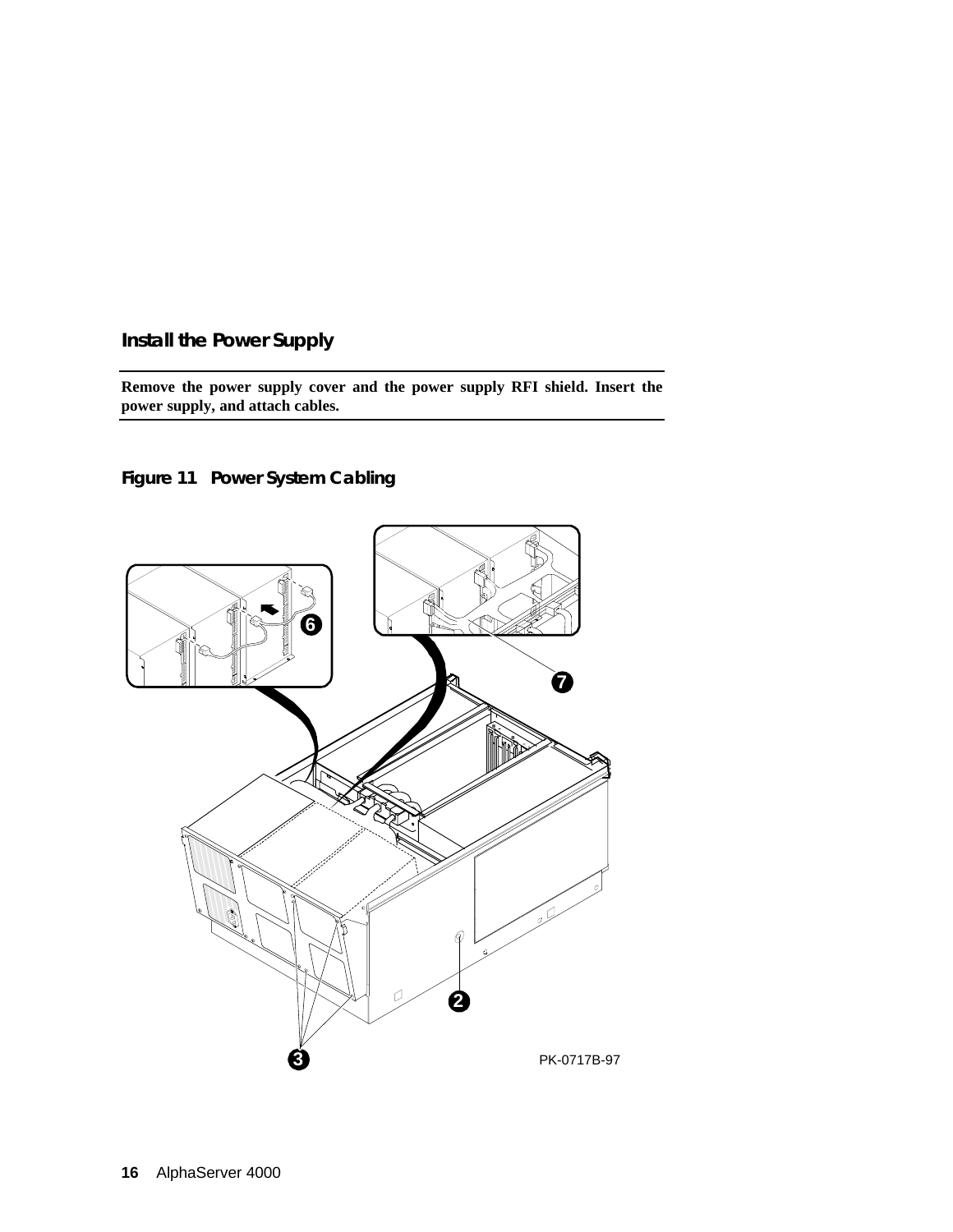- 1. Remove the cover from the power system section of the system drawer (see page 8).
- 2. Remove the two power tray attachment screws. There is one screw on each side of the system drawer (see  $\Theta$  in Figure 11). Tilt the power tray forward.
- 3. Determine the space in which the power supply will be installed. Power supply 0 is installed first, power supply 2 second, and power supply 1 third (see Figure 12). Remove the RFI cover from that space by removing the four screws at the front of the power tray (see  $\bullet$  in Figure 11).
- 4. Insert the power supply in the appropriate space.
- 5. Insert the screws at the front of the tray to hold the power supply in place:
	- a. If you are installing power supply 2, insert three screws (do not place a screw in the upper left corner).
	- b. If you are installing power supply 1, insert four screws.
- 6. Attach the current sharing cable at the rear of the power supply (see  $\Theta$  in the inset in Figure 11).
- 7. Attach the other connectors (see  $\bullet$ ).

#### **Figure 12 Power Supply Locations**

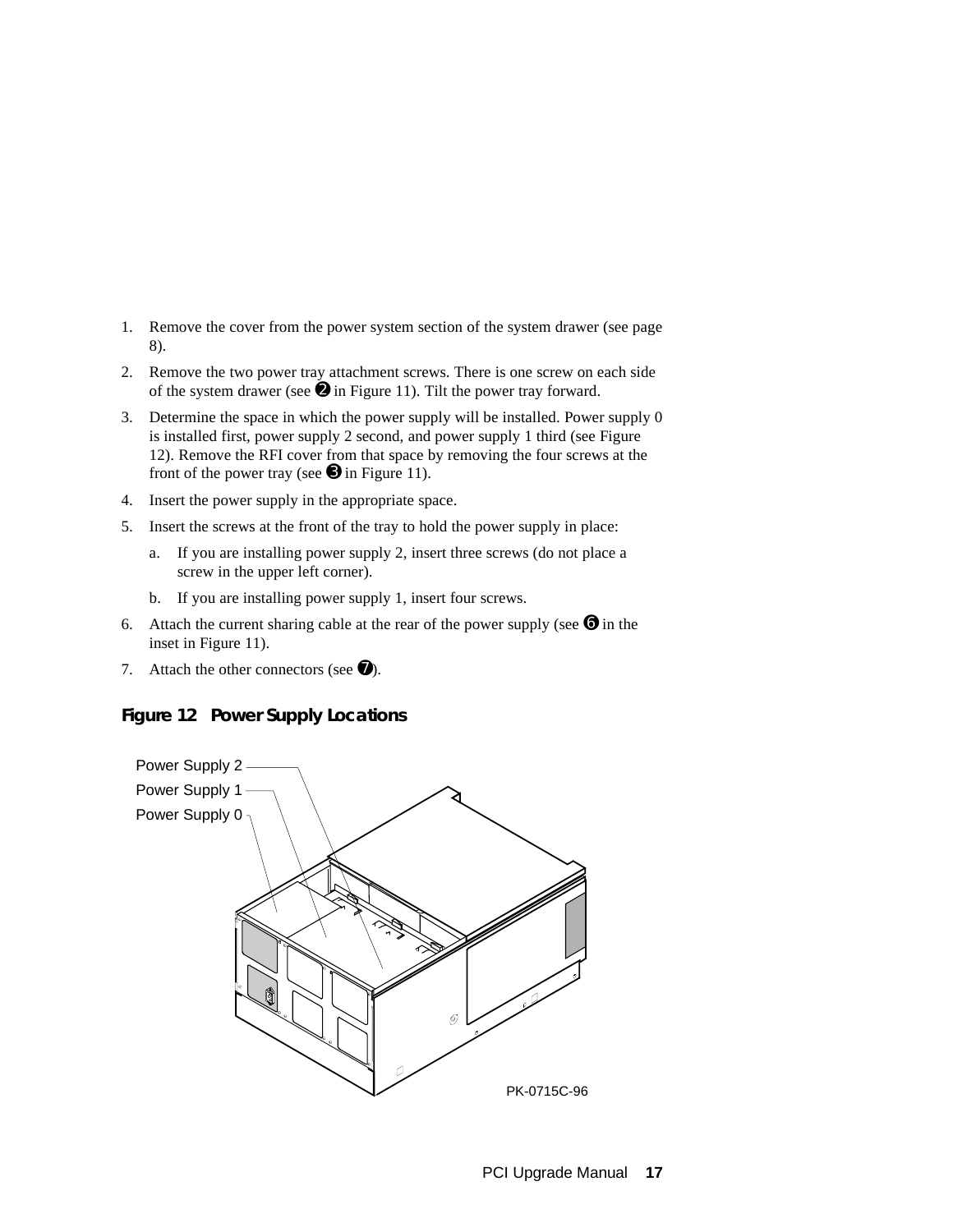## **Install PCI Cards**

**Remove the bulkhead filler plate and reserve the screw. Insert the PCI card face down, and secure it with the reserved screw.**



**Figure 13 PCI Motherboard Showing Slots**

*WARNING: To prevent fire, use only modules with current limited outputs. Refer to National Electrical Code NFPA 70 or Safety of Information Technology Equipment, Including Electrical Business Equipment EN 60 950.*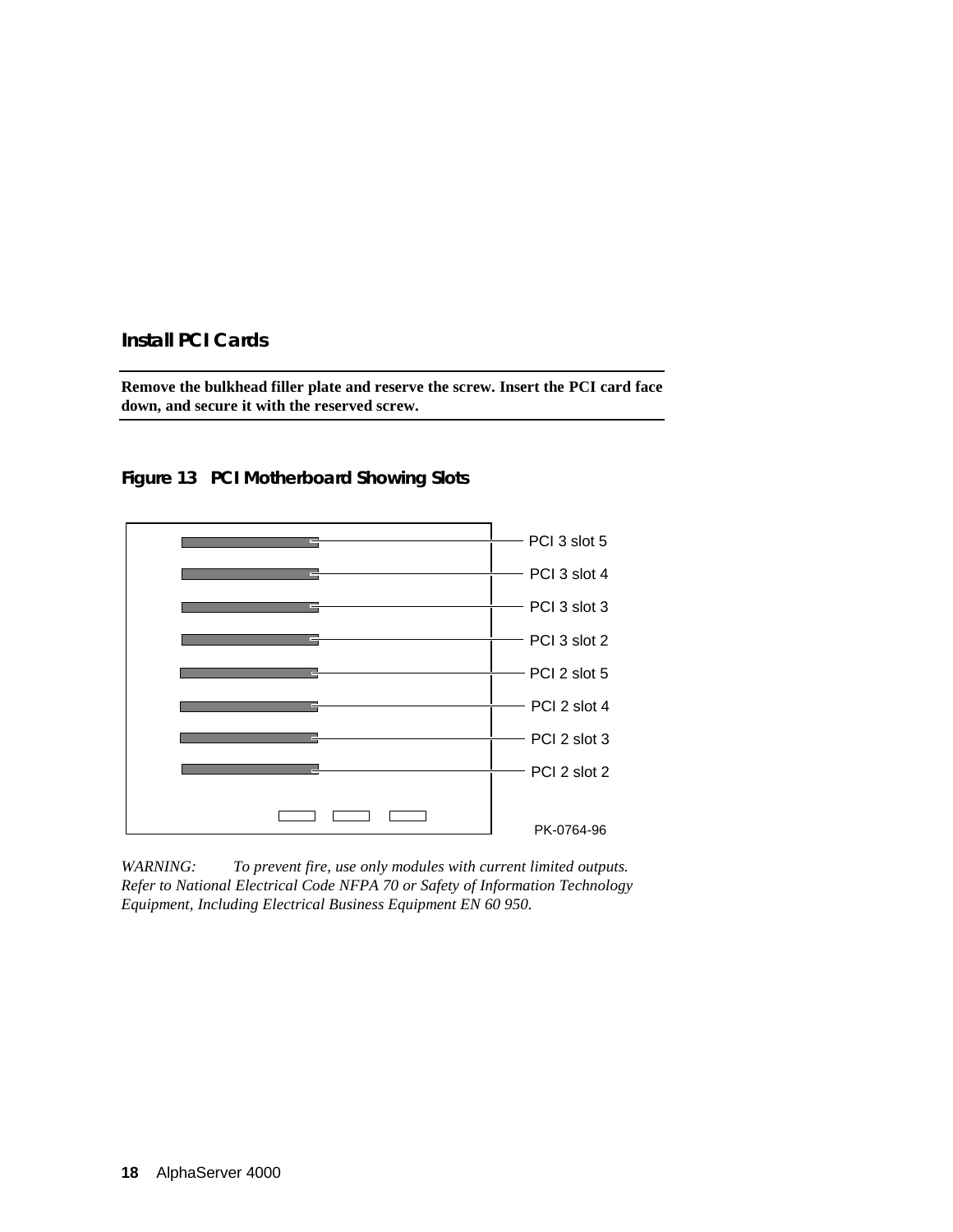- 1. Determine the slot for the PCI card. See Figure 13 for the location of PCI slots on the second PCI motherboard.
- 2. Remove and discard the bulkhead filler plate from the PCI slot. Reserve the M3x5 screw.
- 3. Insert the card face down into the connector as shown in Figure 14.
- 4. Connect any cables and secure the module to the card cage with the reserved M3x5 screw.

**Figure 14 PCI Card Installation**

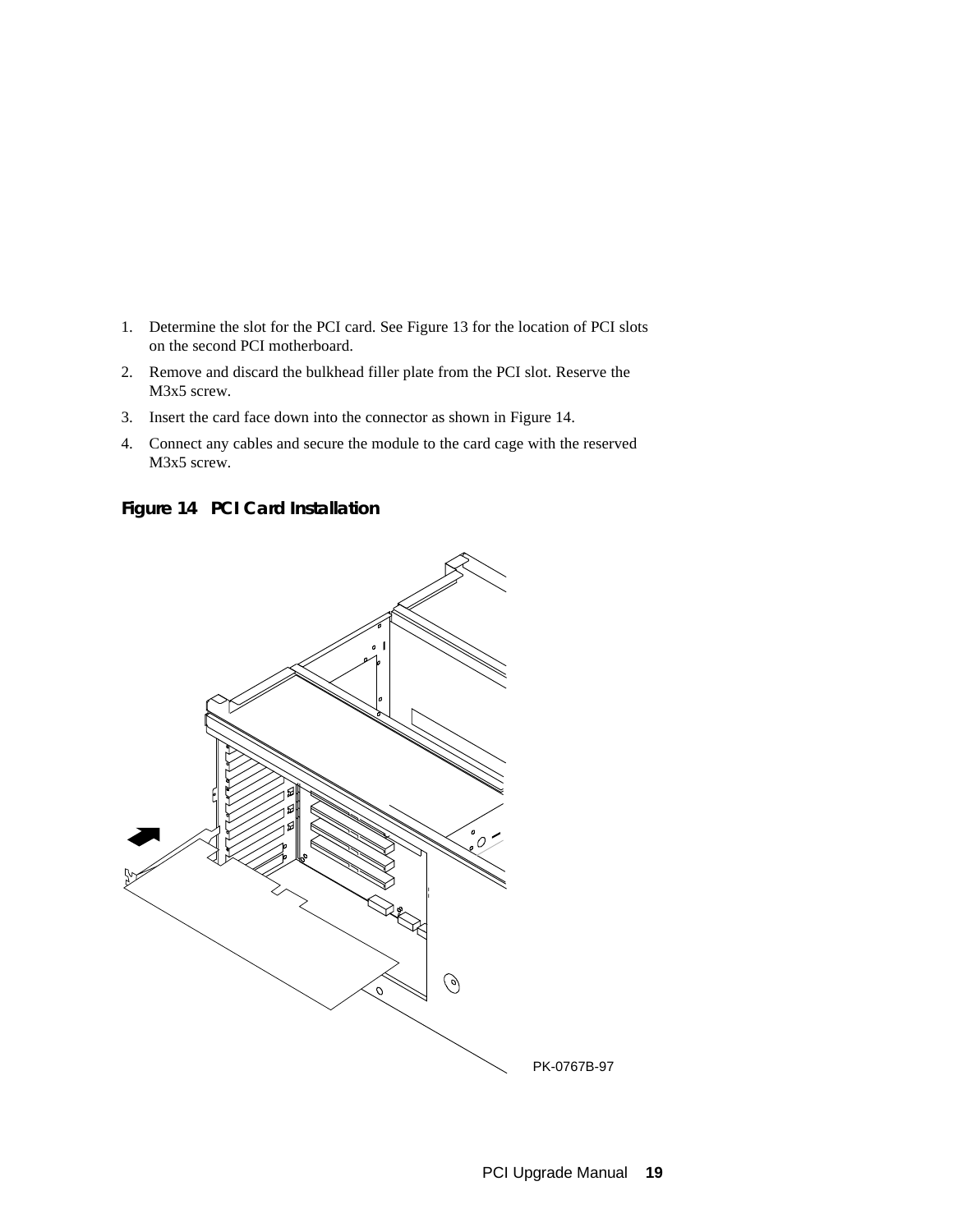## **Verify the Installation — DIGITAL UNIX and OpenVMS Systems**

**From the SRM console issue the show configuration or show device command.**

## **Example 1 Verification — DIGITAL UNIX and OpenVMS Systems**

P00>>> show config

 Digital Equipment Corporation AlphaServer 4000

Console V4.8-4 OpenVMS PALcode V1.19-5, DIGITAL UNIX PALcode V1.21-18

| Module       |                                               | Type           | Rev  | Name       |
|--------------|-----------------------------------------------|----------------|------|------------|
|              | System Motherboard                            | $\Omega$       | 0000 | mthrbrd0   |
|              | Memory 128 MB SYNC                            | 0              | 0000 | $m$ em $0$ |
|              | CPU (2MB Cache)                               | $\overline{a}$ | 0004 | cpu0       |
|              | CPU is disabled                               | 0              | 0000 | cpu1       |
|              | Bridge (IOD0/IOD1)                            | 600            | 0021 | iod0/iod1  |
|              | PCI Motherboard                               | 8              | 0002 | saddle0    |
|              | Bridge (IOD2/IOD3)                            | 600            | 0021 | iod2/iod3  |
|              | PCI Motherboard                               | 0              | 0000 | saddlel    |
|              |                                               |                |      |            |
| Bus 0        | iod0 (PCIO)                                   |                |      |            |
| Slot         | Option Name                                   | Type           | Rev  | Name       |
| $\mathbf{1}$ | PCEB                                          | 4828086        | 0005 | pceb0      |
| 2            | S3 Trio64/Trio32                              | 88115333 0000  |      | vga0       |
| 3            | DECchip 21040-AA                              | 21011          | 0023 | tulip0     |
| 5            | <b>NCR 53C810</b>                             | 11000          | 0002 | ncr1       |
|              |                                               |                |      |            |
| Bus 1        | pceb0 (EISA Bridge connected to iod0, slot 1) |                |      |            |
| Slot         | Option Name                                   | Type           | Rev  | Name       |
|              |                                               |                |      |            |
|              | Bus 0 iod1 (PCI1)                             |                |      |            |
| Slot         | Option Name                                   | Type           | Rev  | Name       |
| 1            | <b>NCR 53C810</b>                             | 11000          | 0002 | ncr0       |
|              |                                               |                |      |            |
| Bus 0        | iod2 (PCI2)                                   |                |      |            |
| Slot         | Option Name                                   | Type           | Rev  | Name       |
| 2            | PCI-PCI Bridge                                | 11011          | 0002 | pcb0       |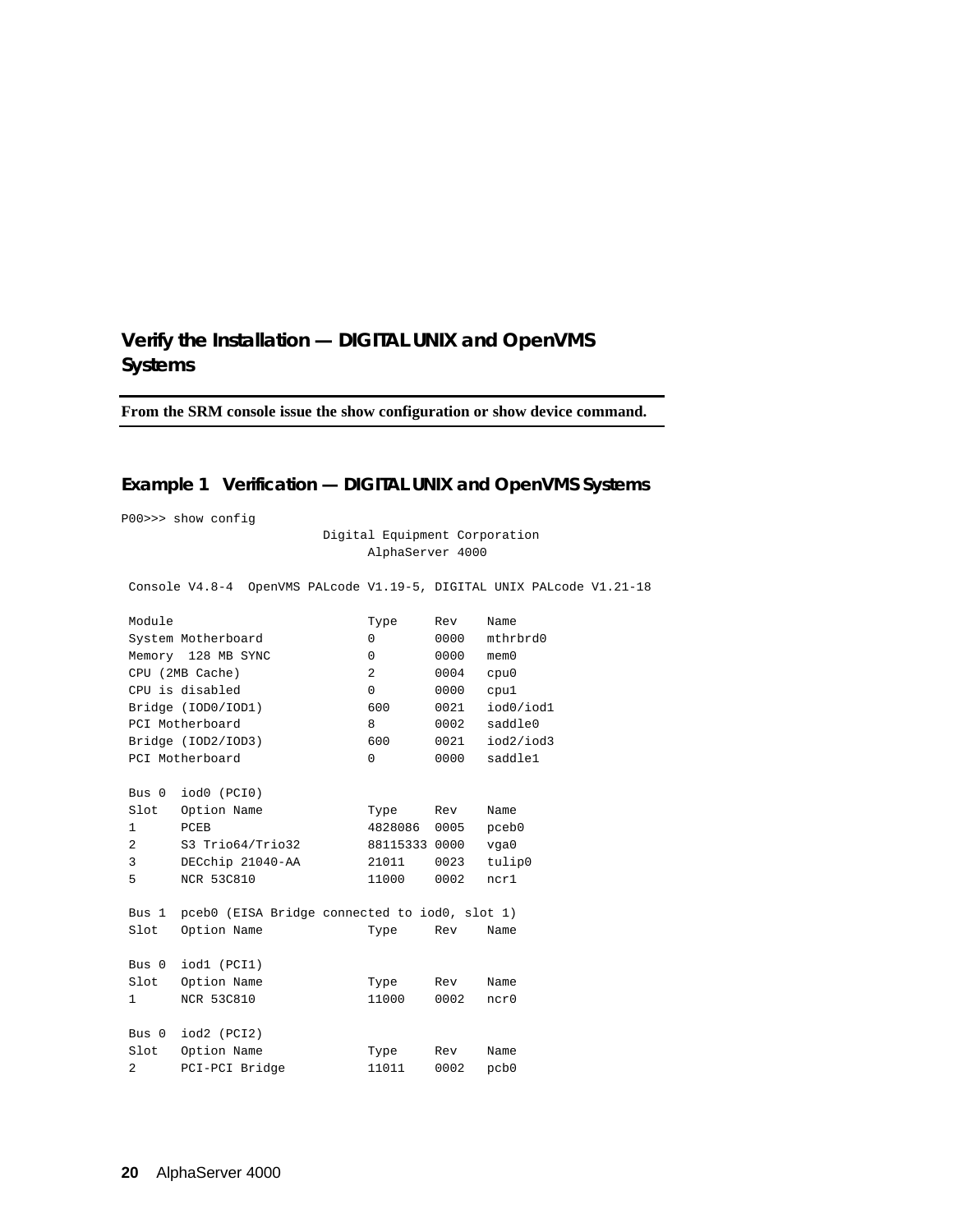#### **Example 1 Verification — DIGITAL UNIX and OpenVMS Systems (Continued)**

 Bus 2 pcb0 (PCI-PCI Bridge connected to iod2, slot 2) Slot Option Name Type Rev Name 0 ISP1020 10201077 0002 isp0 Bus 0 iod3 (PCI3) Slot Option Name Type Rev Name P00>>> show device polling ncr0 (NCR 53C810) slot 1, bus 0 PCI, hose 1 SCSI Bus ID 7 dka500.5.0.1.1 DKa500 RRD45 1645 polling floppy0 (FLOPPY) PCEB - XBUS hose 0 dva0.0.0.1000.0 DVA0 RX23 polling ncr1 (NCR 53C810) slot 5, bus 0 PCI, hose 0 SCSI Bus ID 7 dkb0.0.0.5.0 DKb0 RZ29B 0014 dkb400.4.0.5.0 DKb400 RZ29B 0014 polling isp0 (ISP1020) slot 0, bus 2 PCI, hose 2 SCSI Bus ID 7 dkc0.0.0.2000.2 DKc0 RZ29B 0007 dkc100.1.0.2000.2 DKc100 RZ29B 0007 dkc200.2.0.2000.2 DKc200 RZ29B 0007 dkc300.3.0.2000.2 DKc300 RZ29B 0007 polling tulip0 (DECchip 21040-AA) slot 3, bus 0 PCI, hose 0 ewa0.0.0.3.0 08-00-2B-E5-C3-21 BNC P00>>>

#### **Verification — DIGITAL UNIX and OpenVMS Systems**

• Issue the SRM **show configuration** or **show device** command to verify that the new PCI buses (iod2 and iod3) and options are seen (see Example 1).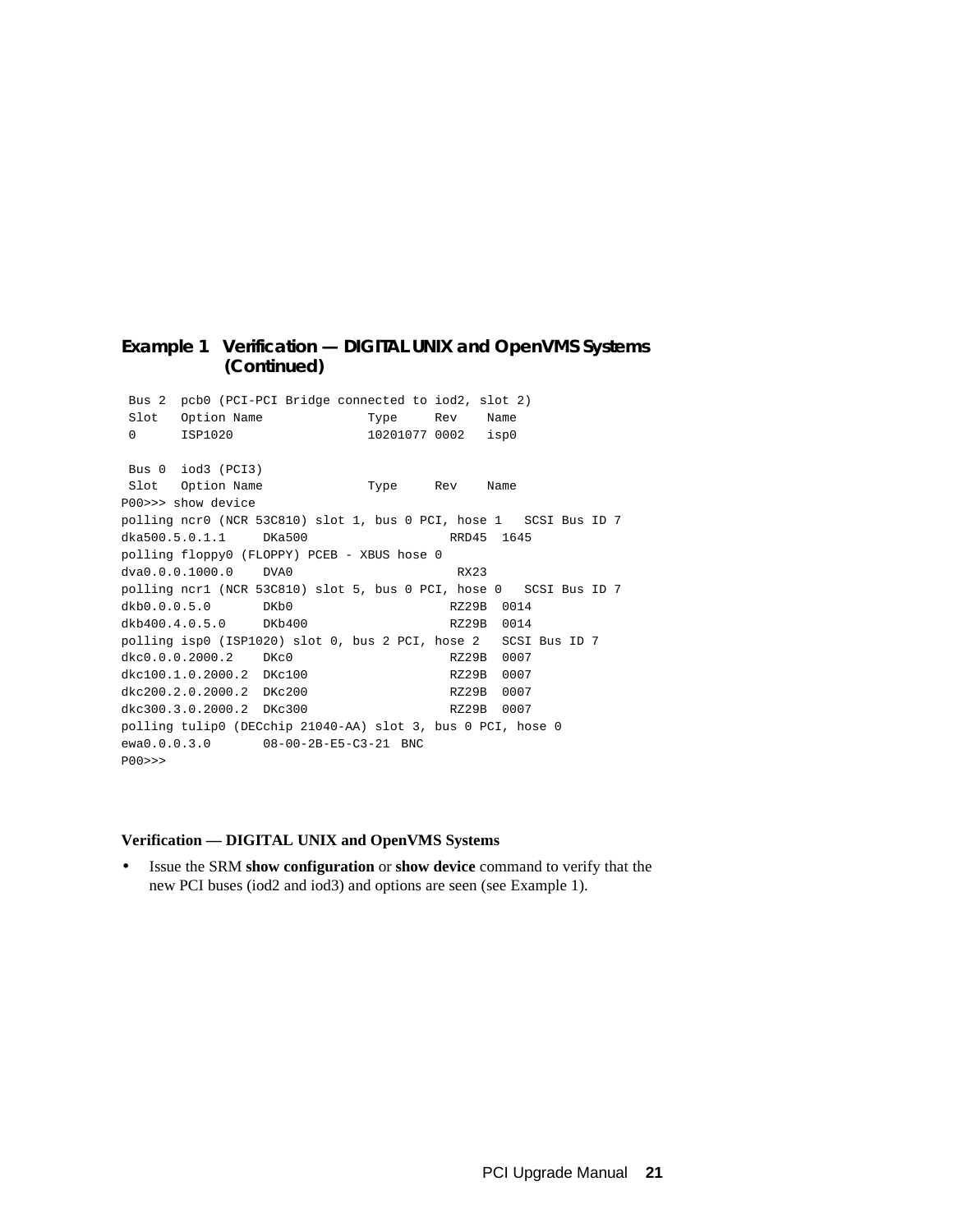## **Verify the Installation — Windows NT Systems**

**From the AlphaBIOS console select Display System Configuration and PCI Configuration.**

## **Figure 15 Verification — Windows NT Systems**

| Systemboard Configuration<br>Hard Disk Configuration<br>PCI Configuration<br>EISA Configuration<br>SCSI Configuration<br>MC Bus Configuration<br>Memory Configuration<br>Device Name<br>Revision<br>Physical Slot<br>Device Type<br>Intel 82375 PCEB<br>EISA bridge<br>5<br>S3 Trio32/64<br>$\Omega$<br>$PCTO-2$<br>VGA<br>DIGITAL 21140<br>Ethernet<br>32<br>$PCI0-3$<br>NCRC810<br>$\overline{2}$<br>$PCI0-5$<br>SCSI<br>NCRC810<br>SCSI<br>2<br>DIGITAL KZPSX<br>$\Omega$<br>$PCI1-2$<br>SCSI<br>DIGITAL KZPSX<br>$PCI1-3$<br>SCSI<br>$\Omega$<br>DIGITAL 21050 PCI bridge<br>$\overline{2}$<br>$PCI1-4$<br>QLogic ISP1020/1040 SCSI<br>2 <sup>1</sup><br>$PCI2-2$<br>DIGITAL KZPSX<br>SCSI<br>$\Omega$<br>$PCI2-3$<br>DIGITAL KZPSX<br>SCSI<br>$\Omega$ | Display System Configuration | $F1 = He1p$    |
|-------------------------------------------------------------------------------------------------------------------------------------------------------------------------------------------------------------------------------------------------------------------------------------------------------------------------------------------------------------------------------------------------------------------------------------------------------------------------------------------------------------------------------------------------------------------------------------------------------------------------------------------------------------------------------------------------------------------------------------------------------------|------------------------------|----------------|
|                                                                                                                                                                                                                                                                                                                                                                                                                                                                                                                                                                                                                                                                                                                                                             |                              |                |
|                                                                                                                                                                                                                                                                                                                                                                                                                                                                                                                                                                                                                                                                                                                                                             |                              |                |
|                                                                                                                                                                                                                                                                                                                                                                                                                                                                                                                                                                                                                                                                                                                                                             |                              |                |
|                                                                                                                                                                                                                                                                                                                                                                                                                                                                                                                                                                                                                                                                                                                                                             |                              |                |
|                                                                                                                                                                                                                                                                                                                                                                                                                                                                                                                                                                                                                                                                                                                                                             |                              |                |
|                                                                                                                                                                                                                                                                                                                                                                                                                                                                                                                                                                                                                                                                                                                                                             |                              |                |
|                                                                                                                                                                                                                                                                                                                                                                                                                                                                                                                                                                                                                                                                                                                                                             |                              |                |
|                                                                                                                                                                                                                                                                                                                                                                                                                                                                                                                                                                                                                                                                                                                                                             |                              |                |
|                                                                                                                                                                                                                                                                                                                                                                                                                                                                                                                                                                                                                                                                                                                                                             |                              |                |
|                                                                                                                                                                                                                                                                                                                                                                                                                                                                                                                                                                                                                                                                                                                                                             |                              |                |
|                                                                                                                                                                                                                                                                                                                                                                                                                                                                                                                                                                                                                                                                                                                                                             |                              | PCI0-Embedded  |
|                                                                                                                                                                                                                                                                                                                                                                                                                                                                                                                                                                                                                                                                                                                                                             |                              |                |
|                                                                                                                                                                                                                                                                                                                                                                                                                                                                                                                                                                                                                                                                                                                                                             |                              |                |
|                                                                                                                                                                                                                                                                                                                                                                                                                                                                                                                                                                                                                                                                                                                                                             |                              |                |
|                                                                                                                                                                                                                                                                                                                                                                                                                                                                                                                                                                                                                                                                                                                                                             |                              | PCI1-Embedded  |
|                                                                                                                                                                                                                                                                                                                                                                                                                                                                                                                                                                                                                                                                                                                                                             |                              |                |
|                                                                                                                                                                                                                                                                                                                                                                                                                                                                                                                                                                                                                                                                                                                                                             |                              |                |
|                                                                                                                                                                                                                                                                                                                                                                                                                                                                                                                                                                                                                                                                                                                                                             |                              |                |
|                                                                                                                                                                                                                                                                                                                                                                                                                                                                                                                                                                                                                                                                                                                                                             |                              | PCI1-4-Bridged |
|                                                                                                                                                                                                                                                                                                                                                                                                                                                                                                                                                                                                                                                                                                                                                             |                              |                |
| ENTER=Select ESC=Exit                                                                                                                                                                                                                                                                                                                                                                                                                                                                                                                                                                                                                                                                                                                                       |                              |                |

PK-0740B-97

#### **Verification — Windows NT Systems**

- 1. Start **AlphaBIOS Setup**, select **Display System Configuration**, and press Enter.
- 2. Using the arrow keys, select **PCI Configuration** to verify that the new PCI buses and options are seen (see Figure 15).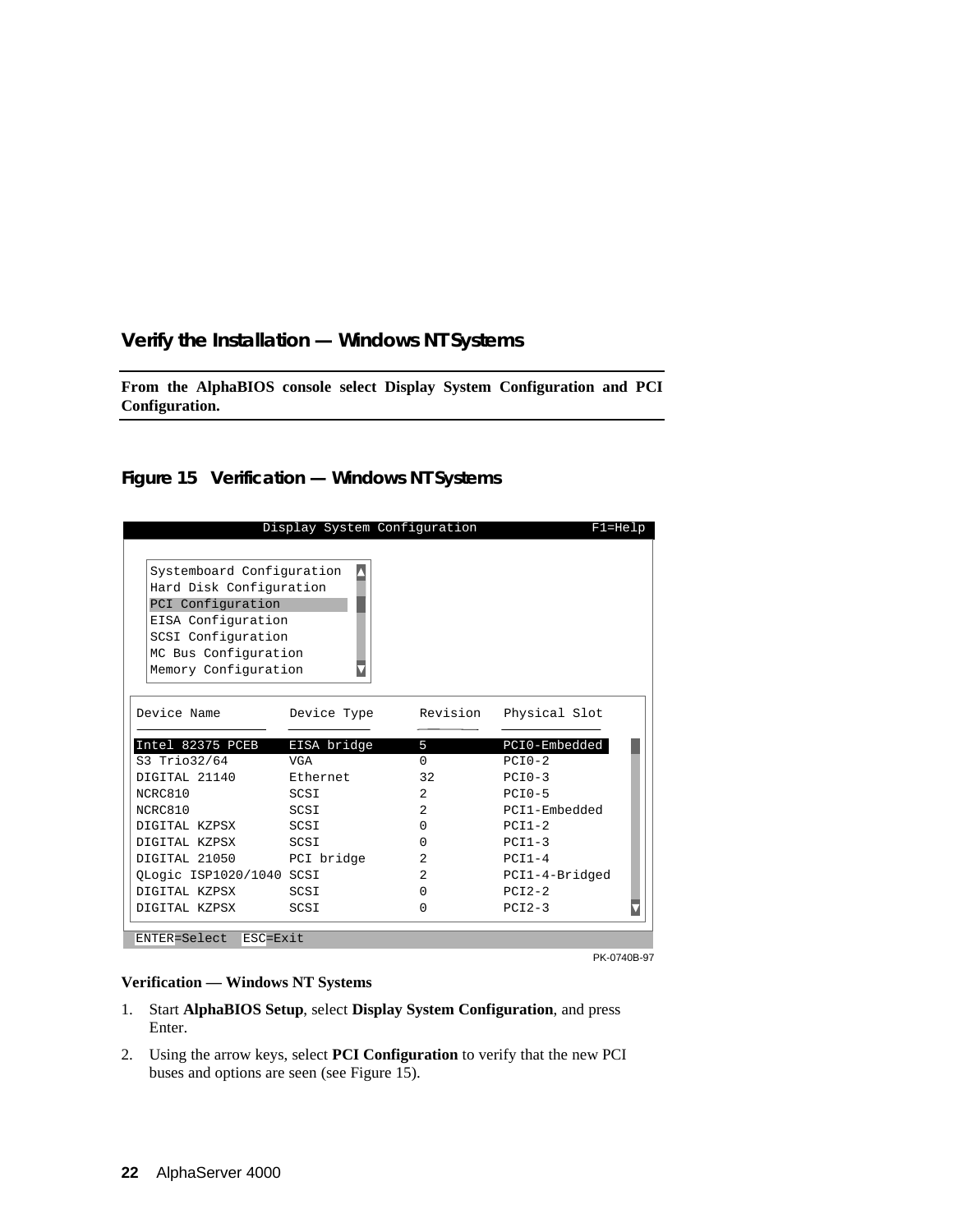# **Index**

# **B**

Bridge module, 12

# **C**

Cabinet H9A10–EB/EC, exposing system drawer, 4 H9A10–EL/EM, exposing system drawer, 6 Cover removal, pedestal, 2

# **D**

Door removal, pedestal, 2

# **I**

Installation exposing system drawer in H9A10–EB/EC cabinet, 4 exposing system drawer in H9A10–EL/EM cabinet, 6 exposing system drawer in pedestal, 2 inserting bridge module, 12 installing PCI cards, 18 installing PCI motherboard, 14 installing power supply, 16 kit contents, 1 removing RFI shield, 10 removing system drawer covers, 8 tools required, 1

verifying in DIGITAL UNIX system, 20 verifying in OpenVMS system, 20 verifying in Windows NT system, 22

# **K**

Kit, contents of, 1

# **M**

Modules, PCI, 18 Motherboard, PCI, 14 power connectors, 15

# **O**

Options, PCI, 18 Overview of upgrade procedure, 1

# **P**

PCI bridge module, 12 PCI bus cover, 8 PCI motherboard, 14 power connectors, 15 PCI options installing, 18 slot numbers, 18 Pedestal exposing system drawer, 2 removing cover, 2 removing door, 2 removing tray, 3 Power section cover, 8 Power supply installing, 16